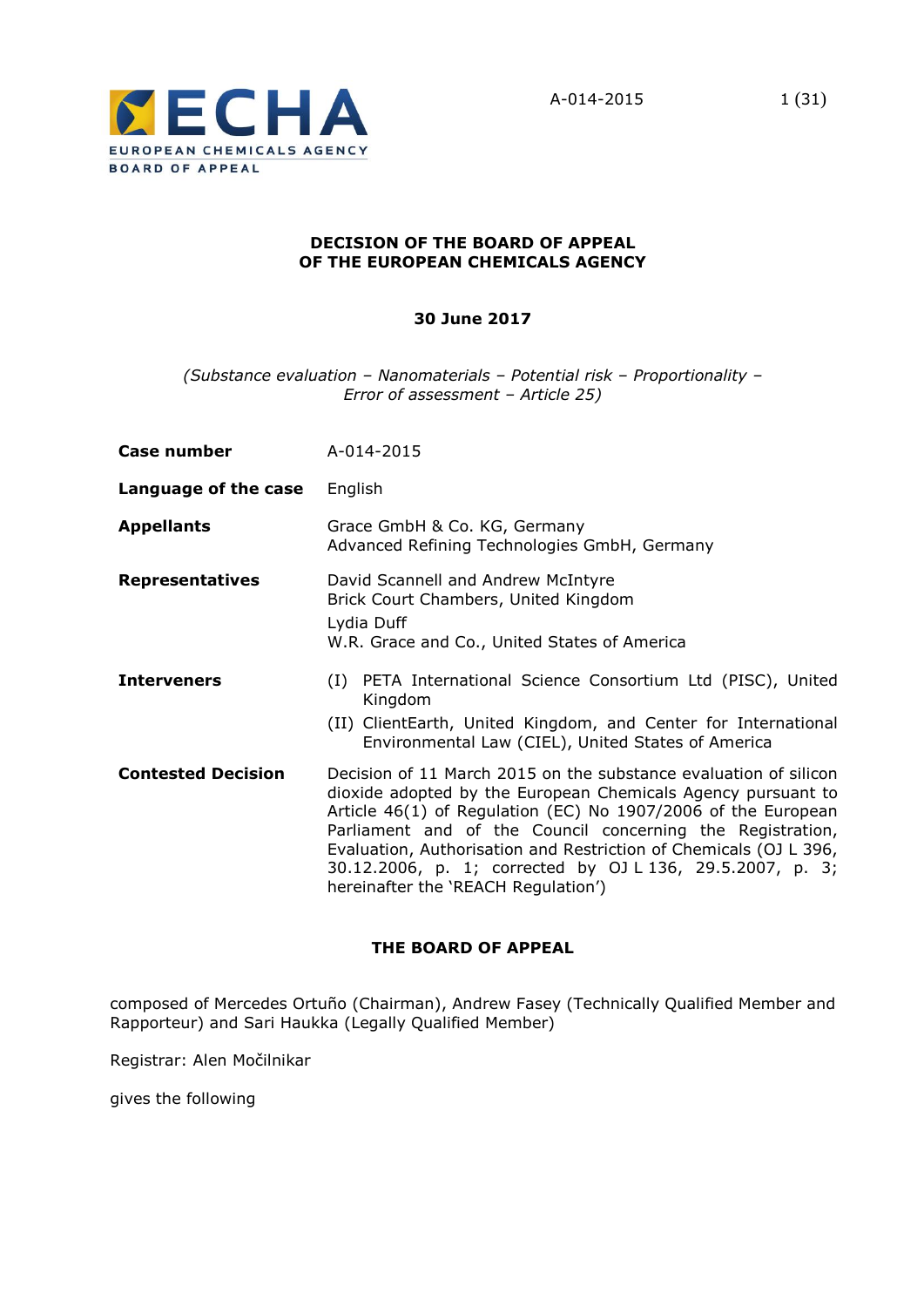#### **Decision**

#### **Background to the dispute**

- 1. On the basis of an opinion of the Member State Committee (hereinafter the 'MSC') of the European Chemicals Agency (hereinafter the 'Agency'), and due to initial grounds for concern relating to '*the substance characterisation, nanoparticles and toxicity of different forms of the substance*', silicon dioxide (CAS No 7631-86-9, EC No 231-545- 4) was included in the Community rolling action plan (hereinafter the 'CoRAP') for substance evaluation in 2012 pursuant to Article 44(2) of the REACH Regulation (all references to Articles and Annexes hereinafter concern the REACH Regulation unless stated otherwise). The CoRAP was published on the Agency's website on 29 February 2012. The Competent Authority of the Netherlands was appointed to carry out the evaluation (hereinafter the 'eMSCA').
- 2. According to the Contested Decision, '*the [eMSCA] has conducted a targeted evaluation that does not include a full evaluation of all elements of the registration dossiers. The evaluation is targeted to the characterisation of the substance, human health hazard assessment in relation to the inhalation route and exposure assessment of the registered synthetic amorphous silica*'.
- 3. According to the Appellants, synthetic amorphous silica (hereinafter 'SAS') '*is used in hundreds of applications, from coatings, paints, adhesives, rubber, tyres, refrigeration, packaging, metals, refractory, textile, paper, gas drying, petroleum, and refining industries to food, beverage, and related uses. For example, SAS products may be used as free-flow or anti-caking agents in powdered materials […], or in paper […], or in rubber and tyres […]*'.
- 4. As stated in the Contested Decision, and confirmed during the present proceedings, SAS comprises the following four types: pyrogenic SAS, precipitated SAS, silica gel and colloidal SAS. Annex I to the Contested Decision defines '*SAS types*' as '*pyrogenic silica, precipitated silica, silica gel and colloidal silica*'. The Contested Decision also makes a number of references to '*SAS forms*' which are defined in Annex I to the Contested Decision as '*all individual size grades and trade names that can be identified separately per SAS type, based on differences in characteristics*'.
- 5. In their Notice of Appeal, the Appellants state that one of the Appellants '*manufactures and/or imports colloidal, gel and precipitated SAS, as well as small quantities of surfacetreated SAS';* the other Appellant *'imports mixtures containing colloidal and gel SAS. Either Appellant may in the future become involved in the manufacture, import or distribution of other types of SAS*'. The Appellants added at the hearing that they manufacture surface-treated SAS in small quantities, less than one tonne per year. At the hearing the Appellants also confirmed that, although they currently do not manufacture or import pyrogenic SAS, they were registering SAS as a whole and not a sub-set or sub-sets thereof.
- 6. Pursuant to Article 46(1), the eMSCA prepared a draft decision and, on 27 February 2013, submitted it to the Agency.
- 7. On 4 April 2013, the Agency sent the draft decision to the Appellants and other registrants of SAS and invited them to provide comments within 30 days pursuant to Article 50(1).
- 8. By 6 May 2013, registrants of SAS provided comments to the Agency on the draft decision. The draft decision was modified by the eMSCA following these comments.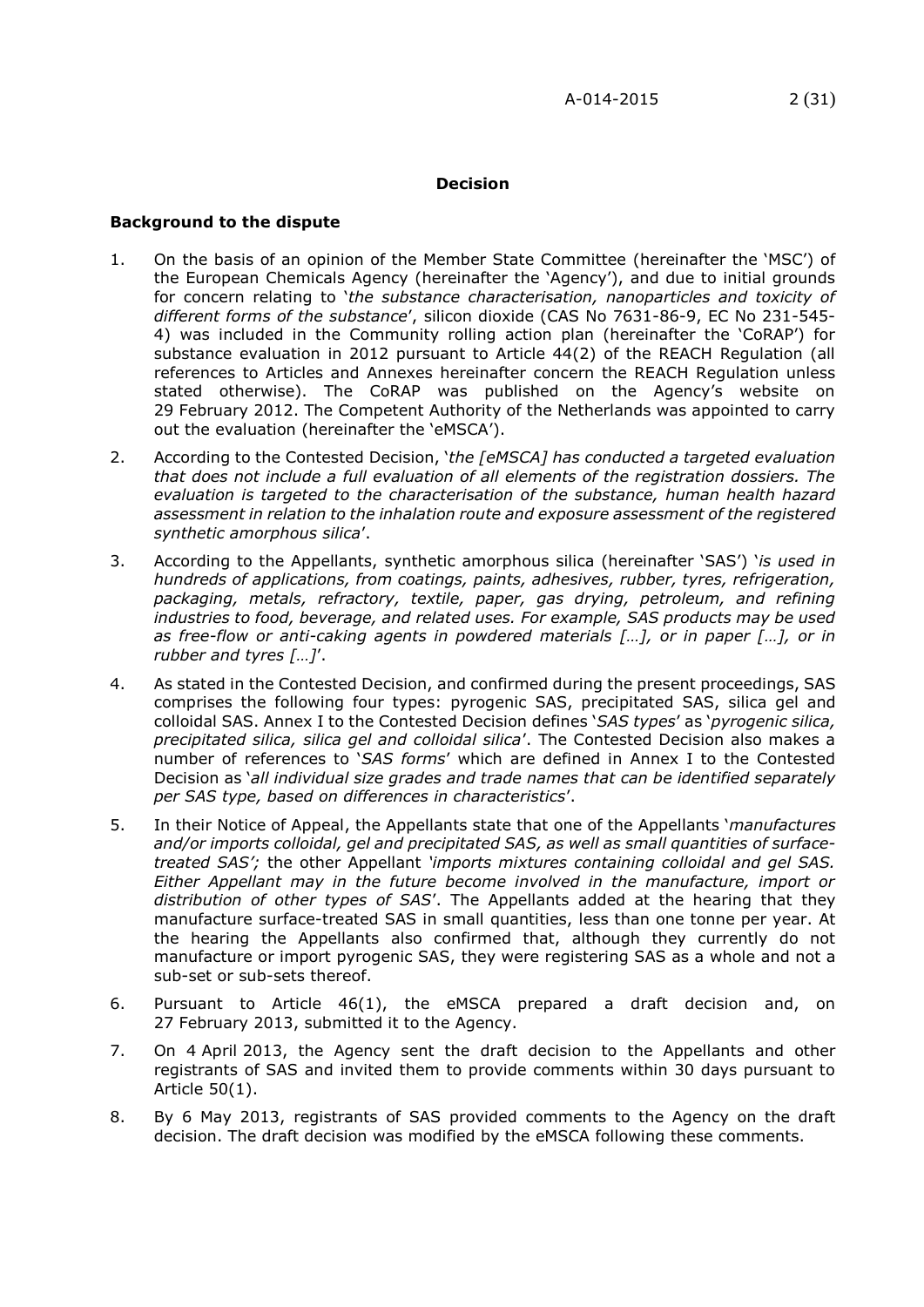- 9. On 29 August 2013, a meeting was held between the eMSCA and some of the registrants of SAS at which the draft decision and the comments thereon were discussed. The participants in that meeting discussed, amongst other things, the findings of a 1991 publication (Reuzel P., Bruijntjes J., Feron V., Woutersen R., '*Subchronic inhalation toxicity of amorphous silicas and quartz dust in rats*', Food and Chemical Toxicology, (1991) 29(5):341-354; hereinafter the 'Reuzel *et al.* publication') describing an inhalation study performed in 1987.
- 10. On 12 May 2014, a further meeting was held between the eMSCA and some of the registrants of SAS at which the draft decision was discussed.
- 11. On 4 September 2014, in accordance with Article 52(1), the eMSCA notified the Competent Authorities of the other Member States (hereinafter the 'MSCAs') and the Agency of the modified draft decision and invited them, pursuant to Articles 52(2) and 51(2), to submit proposals for amendment within 30 days.
- 12. Proposals for amendment were subsequently received from four MSCAs and the Agency.
- 13. On 10 October 2014, the Agency notified the Appellants of the proposals for amendment and invited them, pursuant to Articles 52(2) and 51(5), to provide comments within 30 days.
- 14. The eMSCA reviewed the proposals for amendment and further amended the draft decision accordingly (hereinafter the 'amended draft decision').
- 15. On 20 October 2014, the Agency referred the amended draft decision to the MSC.
- 16. On 10 November 2014, according to the Contested Decision *'the Registrant(s) provided comments on the proposals for amendment*'.
- 17. The amended draft decision was discussed at the MSC meeting of 8 to 11 December 2014. At the MSC meeting, representatives of the registrants of SAS presented their views on the proposals for amendment and on the comments of the eMSCA and the Agency. On 11 December 2014, the MSC reached a unanimous agreement on the amended draft decision, as modified at the meeting.
- 18. The Contested Decision was adopted by the Agency on 11 March 2015 requiring the addressees thereof, including the Appellants, to submit the information set out in paragraphs 19 to 23 below by 20 March 2017.
- 19. With regards to '*[SAS] (excluding surface-treated forms)'* the Appellants were requested to provide the following information (hereinafter the 'first request'):

*'1. Information on the following physicochemical properties of each individual SAS form*  [...] that is manufactured, imported and/or placed on the market, using the indicated *test method(s) under standardised conditions that are fully described:*

- *(a) The granulometry, which shall include primary particle size, aggregate/ agglomerate size, and particle size distribution (number-based). […];*
- *(b) The specific surface area (by volume). […];*
- *(c) The hydroxylation state. […];*
- *(d) The water solubility. […];*
- *(e) The density. […];*
- *(f) The dustiness. […];*
- *(g) The point of zero charge. […].*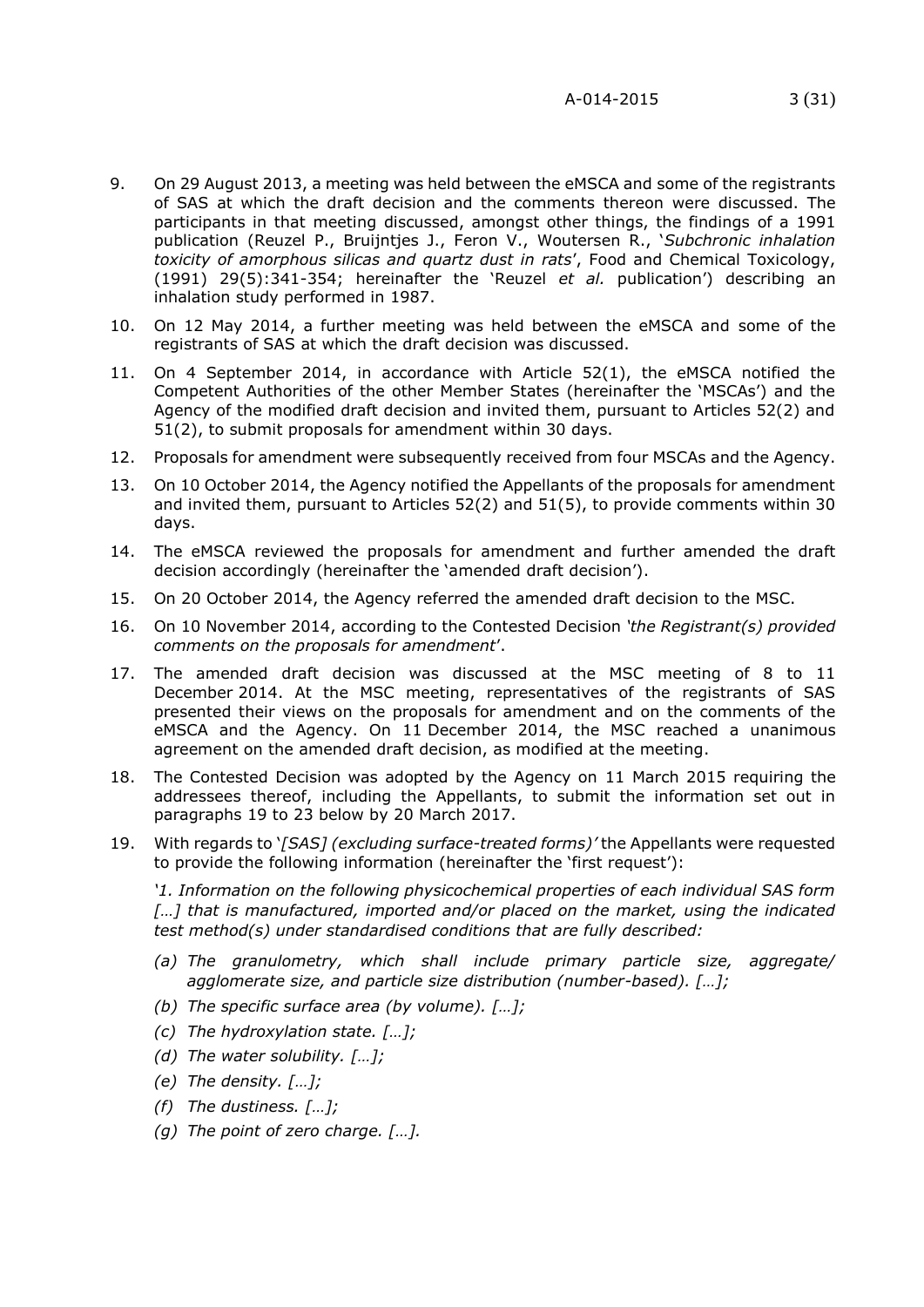*The information on the physicochemical properties shall be provided for each individual SAS form covered by the registration of silicon dioxide and shall be provided for the substance forms as produced, processed and placed on the market. Only the Registrant(s) of the substance know the details of each of its forms necessary for their characterisation. Based on this knowledge, they may consider that a test method requested by [the Agency] is not suitable in order to characterise each form of [SAS]. Nevertheless, it is the Registrant(s)' exclusive responsibility 1) to ensure that [the Agency] is in a position to characterise precisely each form of [SAS] and 2) to justify the reasons for the use of another test method instead of a method explicitly required in the present decision.*

*As an alternative, grouping may be used to provide information on physicochemical properties of SAS forms. In such case the Registrant(s) shall provide a clear justification and documentation as further specified in section III [of the Contested Decision].'*

20. With regards to '*[SAS] (excluding surface-treated forms)'* the Appellants were further requested to provide the following information (hereinafter the 'second request'):

*'2. Sub-chronic toxicity study (90-day; OECD 413), in rats via the inhalation route with the following four pyrogenic SAS forms as manufactured that represent:*

- *i. the lowest specific surface area with the lowest number of hydroxyl groups,*
- *ii. the lowest specific surface area with the highest number of hydroxyl groups,*
- *iii. the highest specific surface area with the lowest number of hydroxyl groups,*
- *iv. the highest specific surface area with the highest number of hydroxyl groups,*

*[…]*

*As an alternative, in case for one of the identified forms a sub-chronic toxicity study (90-day, via inhalation) is available (taking into account the modifications to OECD 413 indicated above), and the tested form […] is fully characterised according to request 1 of this Decision, this information may be provided to cover the information request for this one form.'*

21. With regards to '*[SAS] (excluding surface-treated forms)*' the Appellants were also requested to provide the following information (hereinafter the 'third request'):

*'3. Information on the uses of each individual form of SAS […] that is manufactured, imported and/or placed on the market.'*

22. With regards to '*surface-treated SAS*' the Appellants were requested to provide the following information (hereinafter the 'fourth request'):

*'4. Information on the following physicochemical properties of each individual surfacetreated SAS form […] that is manufactured, imported and/or placed on the market, using the indicated test method(s) under standardised conditions that are fully described:*

- *a. The granulometry, which shall include primary particle size, aggregate/agglomerate size and particle size distribution (number-based) […];*
- *b. The specific surface area (by volume). […];*
- *c. The hydroxylation state. […];*
- *d. The surface treating agent(s), including chemical identity (IUPAC name and numerical identifiers (CAS and EC)) and type of reaction with the SAS surface;*
- *e. The water solubility. […];*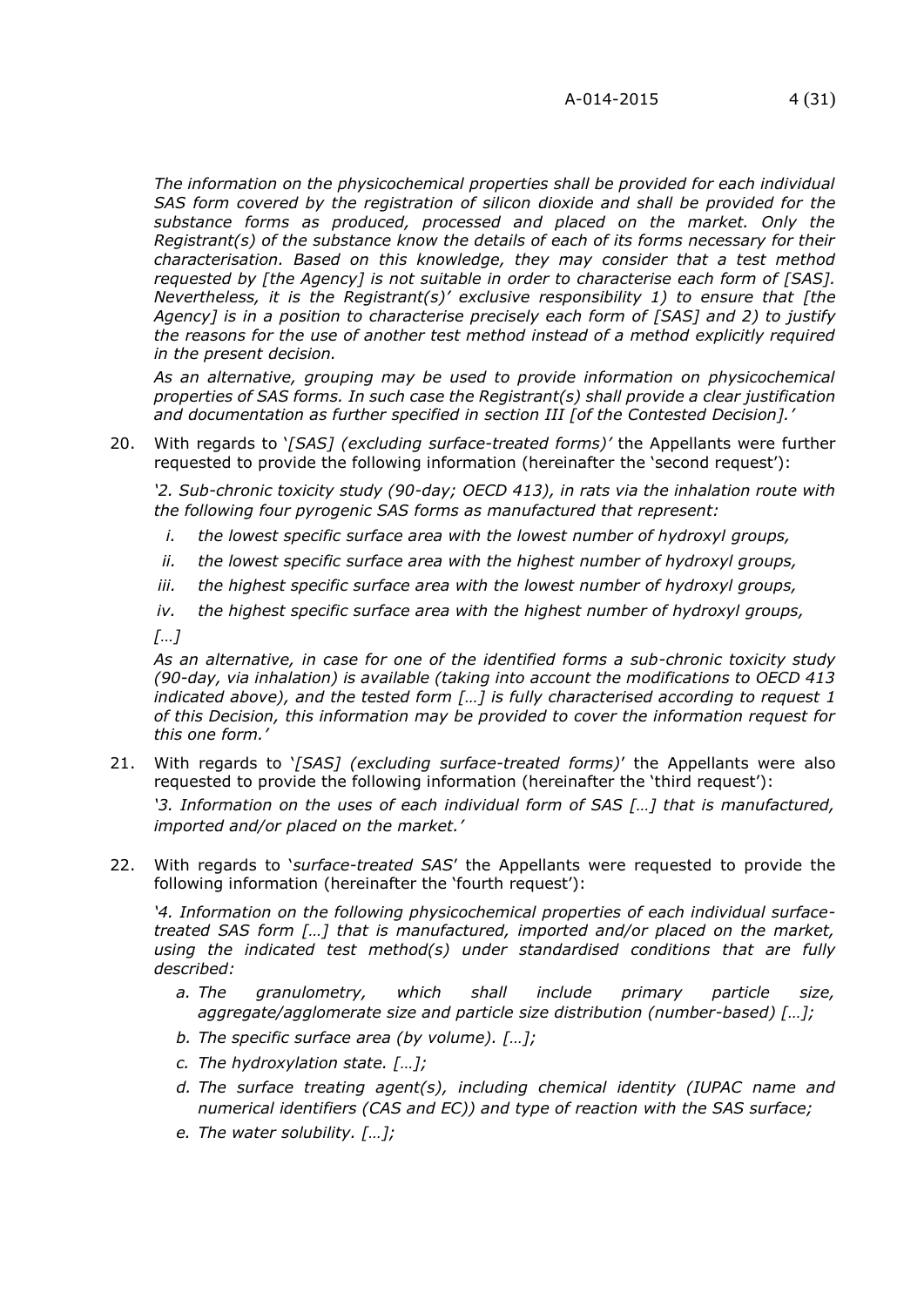- *f. The density. […];*
- *g. The dustiness. […];*
- *h. The point of zero charge. […].*

*The information on the physicochemical properties shall be provided for each individual surface treated SAS form of silicon dioxide and shall be provided for the substance forms as produced, processed and placed on the market. Only the Registrant(s) of the substance know the details of each of its forms necessary for their characterisation. Based on this knowledge, they may consider that a test method requested by [the Agency] is not suitable in order to characterise each form of the substance. Nevertheless, it is the Registrant(s)' exclusive responsibility 1) to ensure that [the Agency] is in a position to characterise precisely each surface treated form of the substance and 2) to justify the reasons for the use of another test method instead of a method explicitly required in the present decision.*

*As an alternative, grouping may be used to provide information on physicochemical properties of SAS forms. In such case the Registrant(s) shall provide a clear justification and documentation as further specified in section III [of the Contested Decision].'*

23. With regards to '*surface-treated SAS*' the Appellants were further requested to provide the following information (hereinafter the 'fifth request'):

*'5. All toxicological information on surface-treated SAS as manufactured, imported and/or placed on the market as available to the Registrant(s). This includes all exposure routes, all toxicological endpoints and all forms of surface-treated SAS. Further, a scientific justification shall be provided that substantiates if and why the toxicological information on untreated SAS can be used for safety assessment of surface-treated SAS.*'

## **Procedure before the Board of Appeal**

- 24. On 10 June 2015, the Appellants lodged the present appeal at the Registry of the Board of Appeal.
- 25. On 2 September 2015, an application to intervene was received from PISC in support of the Appellants. On the same day, an application to intervene was submitted jointly by ClientEarth and CIEL in support of the Agency.
- 26. On 21 September 2015, the Agency submitted its Defence requesting the Board of Appeal to dismiss the appeal as unfounded.
- 27. By decision of 3 December 2015, the Board of Appeal, having heard the Parties, granted the application to intervene submitted by PISC. On 12 February 2016, having heard the Parties, the Board of Appeal granted the application to intervene submitted by ClientEarth/CIEL.
- 28. On 14 January 2016, the Appellants submitted their observations on the Defence.
- 29. On 31 March 2016, the Agency submitted its observations on the Appellants' observations on the Defence.
- 30. On 29 April 2016, PISC and CIEL/ClientEarth both submitted their statements in intervention.
- 31. On 31 May 2016, the Appellants and the Agency submitted their observations on the statements in intervention.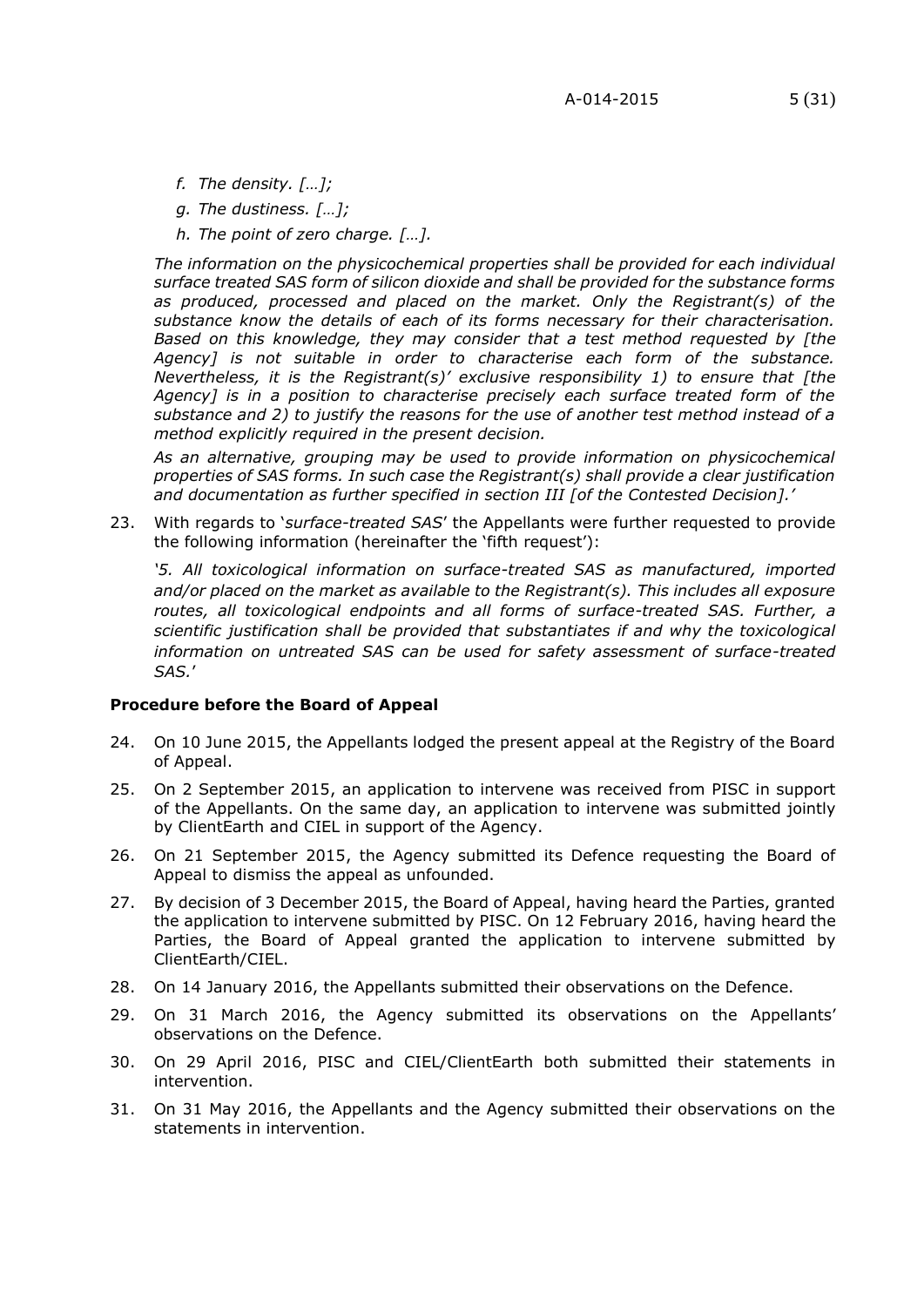- 32. On 3 August 2016, the Parties and the Interveners were notified of the Board of Appeal's decision to close the written procedure.
- 33. On 4 and 17 August 2016 respectively, the Appellants and the Agency requested that a hearing be held. In view of the Appellants' and Agency's requests, and pursuant to Article 13 of Commission Regulation (EC) No 771/2008 laying down the rules of organisation and procedure of the Board of Appeal of the European Chemicals Agency (OJ L 206, 2.8.2008, p. 5; as amended by Commission Implementing Regulation (EU) 2016/823, OJ L 137, 26.5.2016, p. 4; hereinafter the 'Rules of Procedure'), the Parties were summoned to a hearing which was held on 21 November 2016. At the hearing, the Parties and PISC and ClientEarth/CIEL made oral presentations and responded to questions from the Board of Appeal.

## **Form of order sought**

- 34. The Appellants, supported by PISC, request the Board of Appeal to annul the Contested Decision in its entirety and order the Agency to refund the appeal fee.
- 35. PISC requests further that, if the Contested Decision is upheld, the Appellants should be ordered to follow a step-wise approach whereby the physicochemical data is submitted and reviewed before any decision is taken on further animal testing.
- 36. The Agency, supported by ClientEarth/CIEL, requests the Board of Appeal to dismiss the appeal as unfounded.

## **Reasons**

- 37. In support of their appeal, the Appellants raise, in essence, five grounds of appeal, which may be summarised as follows.
- 38. First, the Appellants claim that the Agency materially erred in its assessment of the evidence underlying its decision. In particular, the Agency misinterpreted data and '*placed reliance almost exclusively on one deeply flawed publication*'.
- 39. Second, the Appellants claim that in its adoption of the Contested Decision the Agency '*failed entirely to consider a number of important and relevant scientific studies brought to its attention by the Appellants and other registrants of SAS*'.
- 40. Third, the Appellants claim that '*the Agency based its Decision very largely on its own classification of SAS as a "nanomaterial", a classification that the Agency is not empowered to make and that in any event is irrelevant to the toxicity of SAS*'.
- 41. Fourth, the Appellants claim that the Decision is disproportionate in that it is not appropriate or necessary to achieve the objective of protecting human health and places an unduly heavy burden on the Appellants.
- 42. Fifth, the Appellants claim that the Agency breached Article 25 by failing to consider whether there were suitable alternatives to vertebrate animal testing.
- 43. The Board of Appeal notes that by their first, second and third pleas the Appellants argue in effect that the Agency has failed to establish a concern justifying the five requests for information set out in the Contested Decision (see paragraphs 19 to 23 above). The Board of Appeal will first consider these pleas in Section I below, starting with the Appellants' third plea. The Board of Appeal will then examine, in Sections II, III and IV, the Appellants' arguments as they relate to the specific information requirements.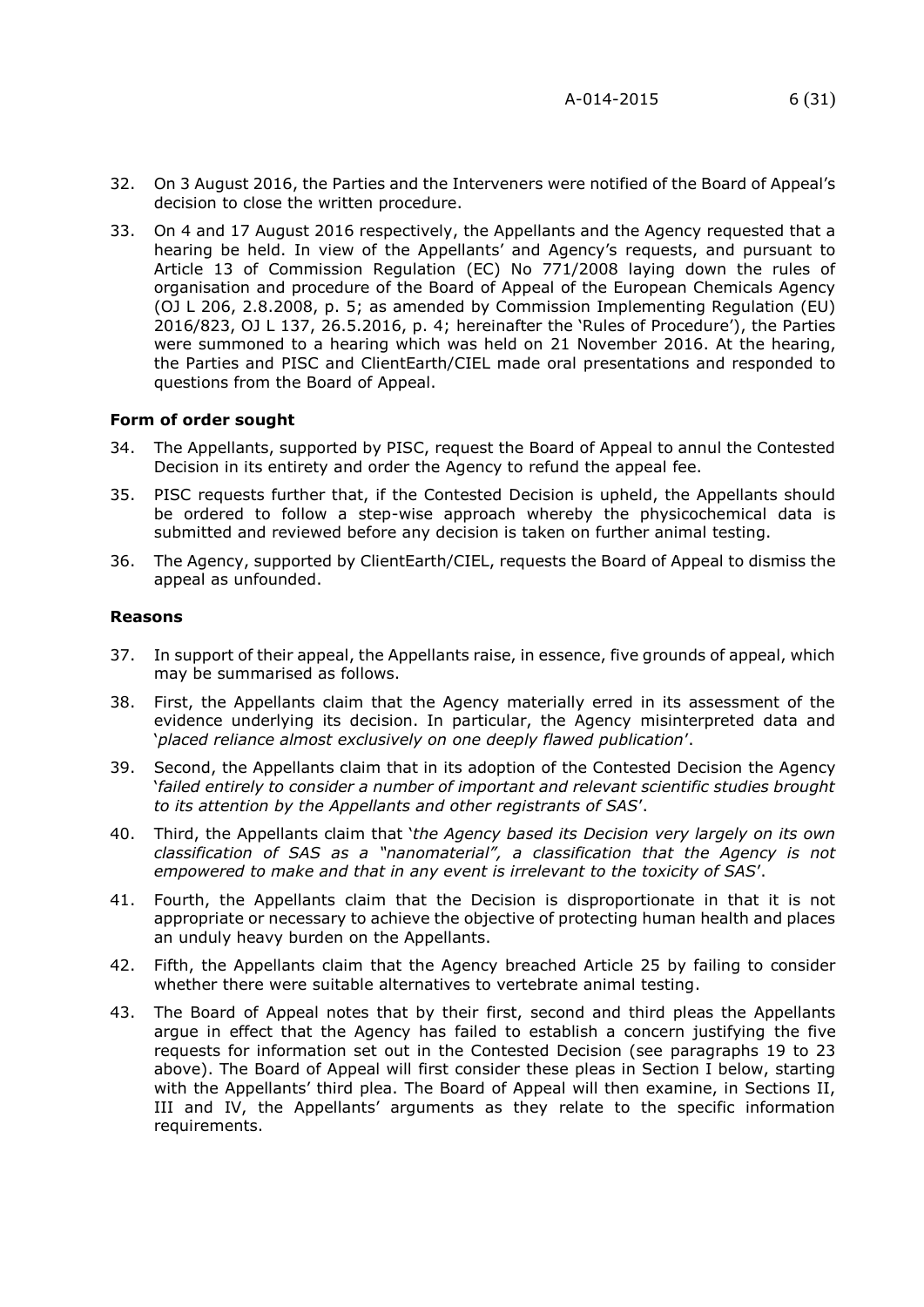## **I. The Appellants' pleas alleging that the Agency failed to establish a concern justifying the requests for information**

## **A. The Appellants' third plea, alleging that the Agency unlawfully based its decision on its finding that SAS is a nanomaterial**

## **Arguments of the Parties**

- 44. The Appellants argue that a concern about nanomaterials underlies all five requests for information. The Appellants claim that the Agency has incorrectly used the definition of nanomaterial set out in Commission Recommendation 2011/696/EU on the definition of nanomaterial (OJ L 275, 20.10.2011, p. 38) to justify the imposition of additional and burdensome requirements on the registrants of SAS. Moreover, by characterising SAS as a nanomaterial and seeking to impose additional regulatory requirements on the Appellants on that basis, the Agency has exceeded its competence. The REACH Regulation itself contains no references to nanomaterials and does not empower the Agency to classify substances as nanomaterials pursuant to Commission Recommendation 2011/696/EU.
- 45. The Appellants claim that the mere fact that the Substance is a nanomaterial within the meaning of the Commission Recommendation 2011/696/EU '*cannot justify any legitimate concern as to the hazardousness of SAS*'. The Appellants argue that the Agency therefore made an error of assessment in using this as a justification for requesting the information.
- 46. The Appellants claim that there is no evidence to suggest that the presence within a substance of nanomaterials *per se* establishes that the substance is unsafe, hazardous or otherwise presents any danger to human health or the environment. The Appellants claim that this has been confirmed by the Scientific Committee on Emerging and Newly Identified Health Risks ('*Opinion on the scientific basis for the definition of the term "nanomaterial"',* European Commission, 2010; hereinafter the 'SCENIHR Opinion').
- 47. The Appellants argue that, in relation to surface-treated SAS, the Agency's Guidance (Questions and Answers: *REACH Registration*, Question 38) clarifies that there is no need to register a surface-treated substance separately from the treated and treating substances, provided that '*any specific hazards or risks of the surface treated substance*  [are] appropriately covered by the classification and labelling and by the chemicals *safety assessment and resulting exposure scenarios*'. Accordingly, surface-treated SAS does not need to be registered as a distinct substance under the REACH Regulation; the specific hazards and risks of surface-treated SAS are addressed in the Chemical Safety Report. The Contested Decision asserts however that the aforementioned Guidance does not apply to SAS because it excludes nanomaterials; nanomaterials were not specifically mentioned '*in any of the documented consultations during the review process*'. The Appellants argue that whilst nanomaterials were not specifically mentioned in the consultation process, this does not mean that they were excluded from the scope of the Guidance; indeed it is more plausible that the absence of a reference to nanomaterials indicated an intention not to treat them differently from other substances.
- 48. The Agency states that '*although the scientific uncertainty surrounding the potential risks posed by the nanomaterial forms of the substance has triggered the substance evaluation of SAS, this uncertainty alone does not justify the requests for information in the Contested Decision*'. In other words, it is not because SAS is registered in nanomaterial '*forms*' that the Contested Decision has been adopted. According to the Agency, the available data establishes that SAS can be '*suspected to pose a risk*' of toxicity by inhalation.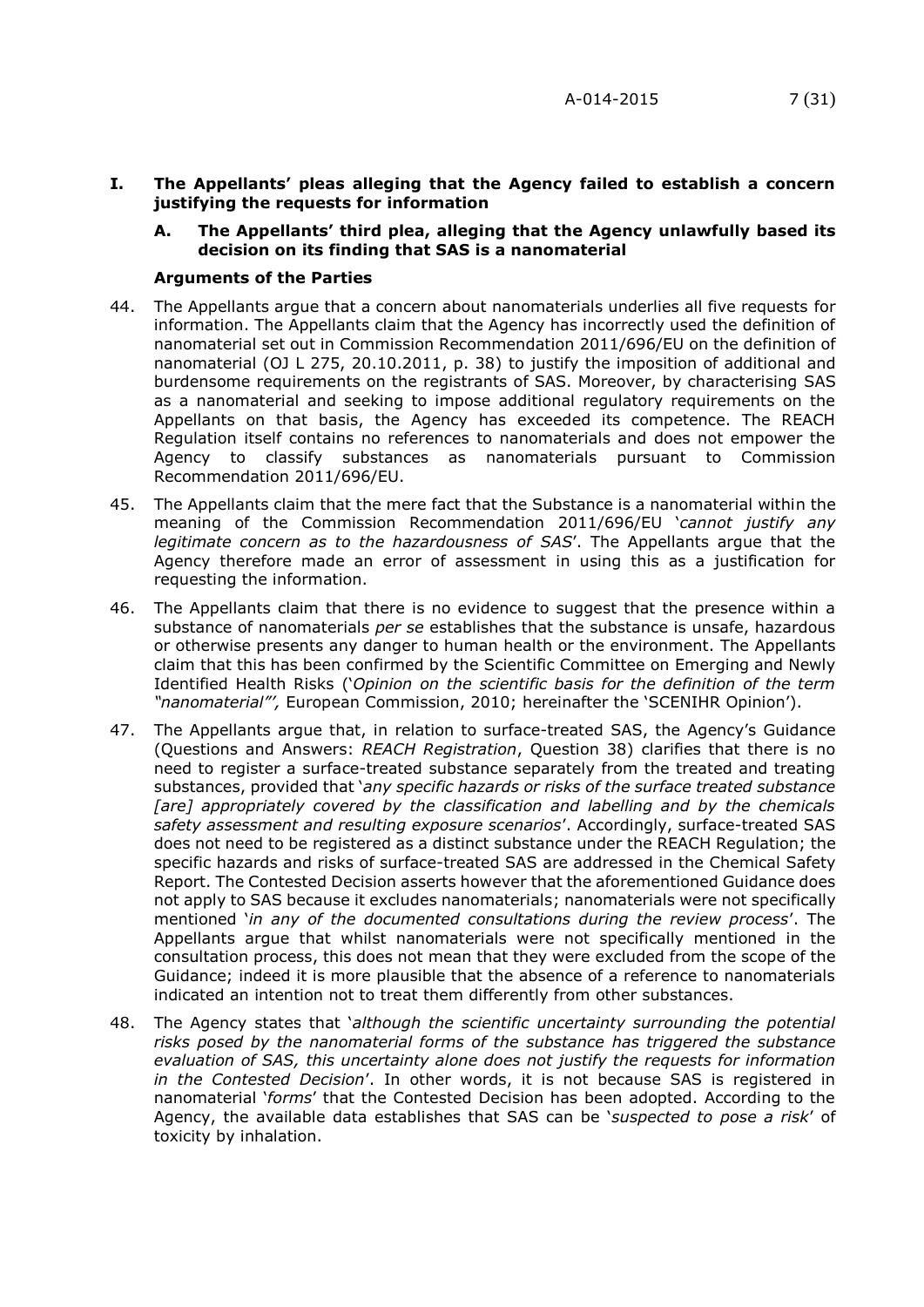- 49. The Agency states that the Contested Decision leaves it to the Appellants to determine whether or not they manufacture or import SAS in any form that fulfils the criteria of the definition of nanomaterials. The Agency states that for the sake of legal certainty the Contested Decision only clarifies the criteria established in the definition in Commission Recommendation 2011/696/EU.
- 50. The Agency states further in the Defence that the institutions and bodies of the European Union '*unanimously acknowledge that the probability that the minute size of nanoforms of a substance is likely to result in hazardous properties and risks which are specific to these forms, is not hypothetical*'. The Agency argues that the institutions and bodies of the European Union also recognize that knowledge of these '*forms*' is lacking. According to the Agency, '*current scientific knowledge establishes that the risks of nanoforms of substances would require separate assessment*. *Indeed, the specific hazard potential of nanoforms has been demonstrated by [the SCENIHR Opinion]*'.
- 51. The Agency states in the Defence that '*registration of a nanomaterial form of a substance has to include all relevant information on that form as manufactured or imported, covering its identity, the properties, uses, effects and exposure related information as well as the relevant classification and labelling, safety assessment and any relevant exposure scenarios. Where this cannot be verified during the detailed assessment of a competent authority of a Member State during substance evaluation, further information may be requested in order to clarify the shortcomings identified*'.
- 52. The Agency states that the request for all available toxicological information on surfacetreated SAS is primarily justified by the SCENIHR Opinion.

# **Findings of the Board of Appeal**

- 53. The Board of Appeal highlights that, under substance evaluation, in order to establish the necessity of a request for additional information, the Agency must inter alia be able to indicate the grounds for considering that a substance constitutes a potential risk to human health or the environment. The Agency must also be able to demonstrate that the potential risk needs to be clarified, and that the requested measure has a realistic possibility of leading to improved risk management measures (Case A-006-2014, *International Flavors & Fragrances*, Decision of the Board of Appeal of 27 October 2015, paragraph 76).
- 54. The identification of a potential risk is based on a combination of hazard and exposure information (for example, Case A-005-2014, *Akzo Nobel Industrial Chemicals and Others*, Decision of the Board of Appeal of 23 September 2015, paragraph 61).
- 55. With regards to exposure to SAS, the Board of Appeal observes that exposure to nanomaterials may be higher than that to substances of a larger molecular size due to their potentially larger surface area, with implications for the reactivity of the substance, and potentially higher dispersion in the environment and in humans.
- 56. Furthermore, it has not been disputed in the present proceedings that SAS is produced in high volumes. The Contested Decision itself is addressed to over one hundred registrants. At the hearing, the Agency stated that SAS is produced in volumes of over one million tonnes annually. Furthermore, SAS has a wide variety of uses (see paragraph 3 above) leading to considerable human exposure to SAS, both as individuals and as populations. The Board of Appeal notes that, as stated in the Reuzel *et al.* publication, there is also widespread occupational exposure to SAS in a number of industrial settings and through a wide variety of industrial applications.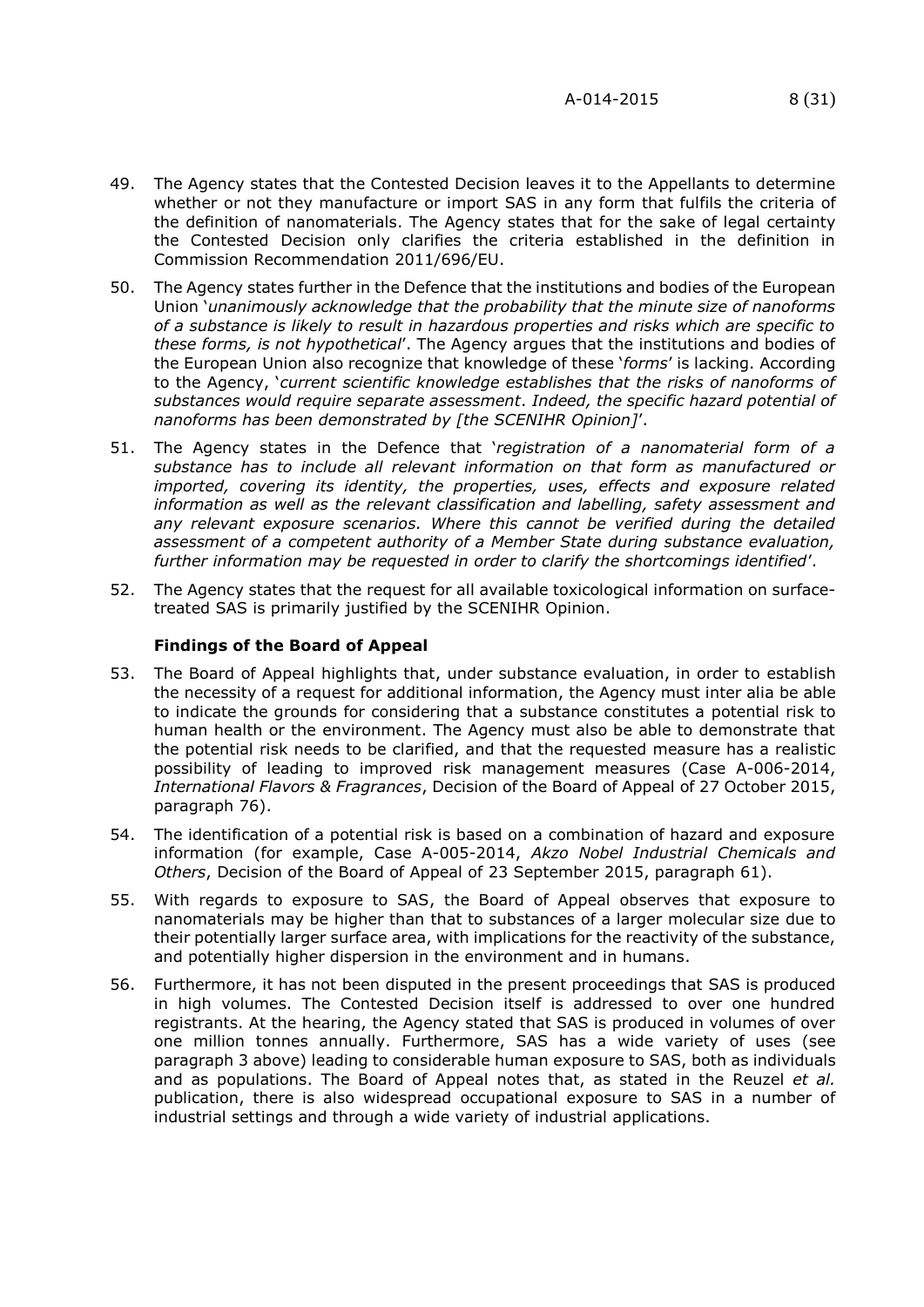- 57. Having established that there is potentially considerable exposure to SAS, the Board of Appeal will examine the Appellants' pleas alleging that the Agency has failed to demonstrate a potential hazard. In this respect the Board of Appeal notes that, in assessing whether there is a potential risk, where there is high potential exposure to a substance the evidence of a potential hazard may be correspondingly less. This approach is consistent with the European Union Courts' interpretation of the precautionary principle, according to which a preventive measure may be taken only if the risk, although the reality and extent thereof have not been 'fully' demonstrated by conclusive scientific evidence, appears nevertheless to be adequately backed up by the scientific data available at the time the measure was taken (judgment of 11 September 2002, *Pfizer Animal Health* v *Council*, T-13/99, EU:T:2002:209, paragraph 144; see also *International Flavors & Fragrances*, cited in paragraph 53 above, paragraph 77).
- 58. The Parties agreed, most notably at the hearing, that all '*forms*' of SAS covered by the Appellants' registrations are nanomaterials within the meaning of Commission Recommendation 2011/696/EU. References to nanomaterials hereinafter in the present decision are therefore references to nanomaterials within the meaning of Commission Recommendation 2011/696/EU.
- 59. The Agency acknowledged in the Defence that *'[u]nderstanding the specific properties and any potential risk that may result from the nanomaterial forms of SAS was the triggering interest behind the Substance Evaluation of that substance. It is the explicit reason for which the Dutch authorities suggested SAS for inclusion in the CoRAP list*'.
- 60. The Agency explained in the Defence that the fact that SAS is a nanomaterial is not used to justify the requests for information in the Contested Decision. The Agency stated that *'the Contested Decision is justified mainly by the fact that the findings of an inhalation study resulted in considering that at least one type of SAS is "suspected of posing a risk"'*.
- 61. The Board of Appeal observes however that the Agency's submissions, and the Contested Decision, are not entirely consistent in this regard and in part suggest that the fact that SAS is a nanomaterial may be sufficient to demonstrate a potential hazard. For example, the Agency stated during the present proceedings that *'[g]iven the scientific uncertainties on the causal links between the minute sizes of nanomaterials and the toxicity of the substance concerned, as well as the indication of divergence of the physicochemical properties reflected in the dossier of SAS, there is a real information need to ensure the safe use of the substance in all of its forms'*. The Agency also stated that '*[t]he scientific uncertainty surrounding nanomaterial forms of substances, in general, raises concerns that merit further regulatory attention*'.
- 62. Nonetheless, the Board of Appeal understands from the Contested Decision and the written and oral submissions in the present case (see for example paragraph 48 above) that the Agency does not use the fact that a substance is a nanomaterial on its own to establish a concern. In other words, the Agency does not ask for information on nanomaterials exclusively on the grounds that they are nanomaterials.
- 63. The Agency's position in the present case is therefore that there were specific grounds for concern beyond SAS being a nanomaterial. This is implicitly acknowledged by the Appellants in the Notice of Appeal in stating that the Reuzel *et al.* publication *'underpins all five of the Requests. Significant reliance is placed on the conclusions reached in this publication. Indeed, the Reuzel publication appears to be the only scientific paper on the toxicity of SAS on which the Agency places reliance*'.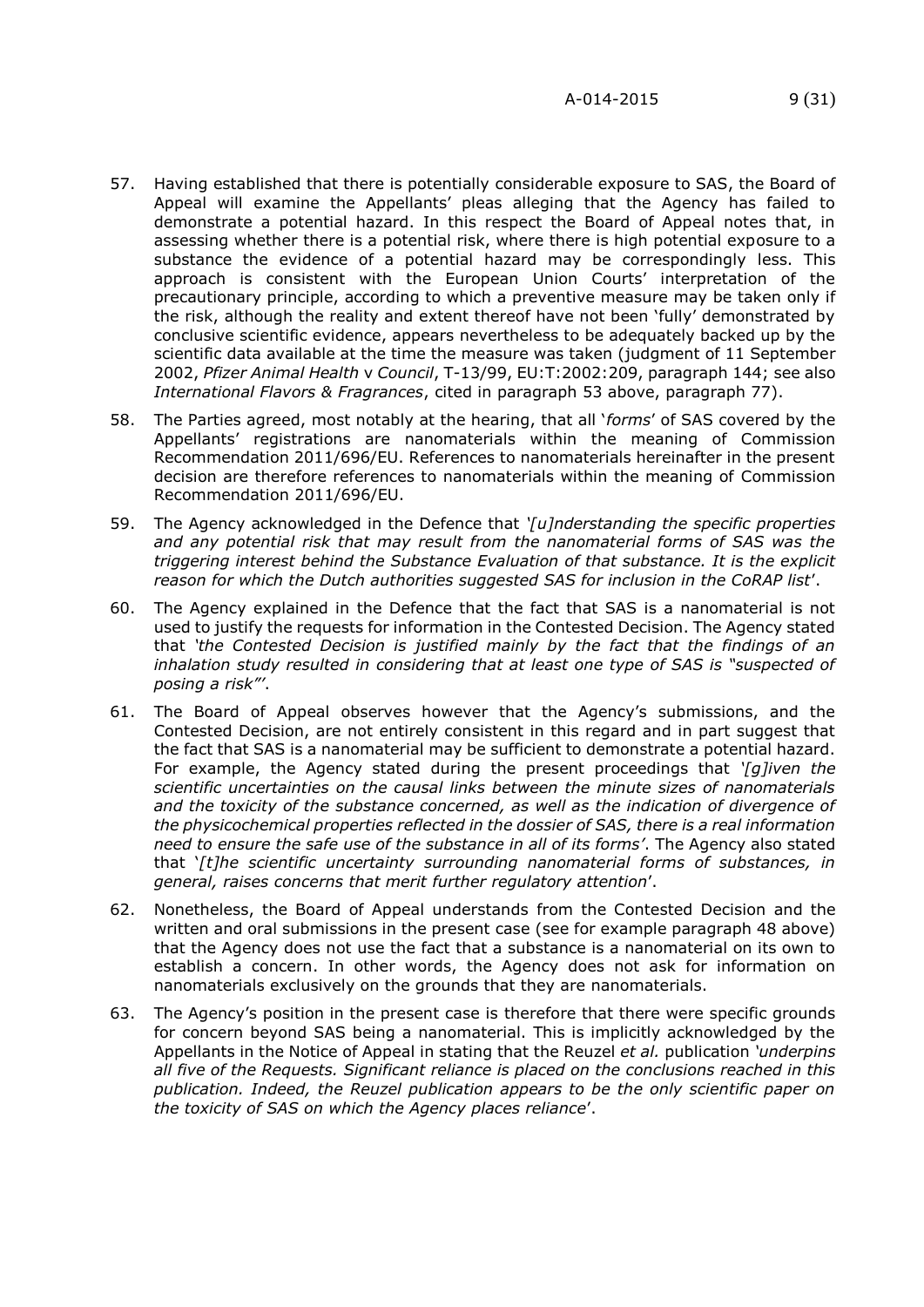- 64. In light of the above, the Board of Appeal finds that the fact that SAS is a nanomaterial was clearly a major factor in adding silicon dioxide to CoRAP but is not the sole reason SAS was considered, pursuant to substance evaluation, to pose a potential risk for human health or the environment.
- 65. The Board of Appeal further finds that being a nanomaterial is insufficient on its own to justify a potential concern under substance evaluation. The Board of Appeal notes that some nanomaterials are hazardous whilst others are not. Nanomaterial is a categorisation of a substance by its size. However, the fact that a substance is a nanomaterial neither implies a specific risk nor does it necessarily mean that the substance has different hazard properties compared to its non-nano '*form*'. Furthermore, no consistent causal link has yet been established between size and hazardous properties. The Board of Appeal further notes that the definition of nanomaterials establishes a size threshold for substances to be nanomaterials. The definition does not however mean that substances below the threshold are *per se* more hazardous than those above this threshold. The Board of Appeal notes that in the present case the Contested Decision is justified by the Reuzel *et al.* publication and its findings with regards to the inhalation toxicity of SAS and not only on the basis that SAS is nanomaterial.
- 66. In light of the above, the Appellants' claim that the Contested Decision should be annulled on the grounds that all requests for information are based on irrelevant considerations, that is the Agency's request for information is based on its finding that SAS is a nanomaterial, is dismissed as unfounded.
- 67. The Board of Appeal will next examine together the other pleas related to the alleged lack on concern, namely the Appellants' first plea, alleging a manifest error of assessment, and the Appellants' second plea, alleging the Agency's failure to consider relevant material.

# **B. The Appellants' first plea, alleging a manifest error of assessment and second plea, alleging a failure to consider relevant material**

## **Arguments of the Parties**

- 68. The Appellants claim that the Reuzel *et al.* publication underpins all five information requests in the Contested Decision. The Appellants add that although the Agency refers to other studies in the Contested Decision, in reality it gave little weight to those studies.
- 69. The Appellants argue that there are a large number of papers addressing the toxicity of SAS which it brought to the Agency's attention either at the time that SAS was registered or in the course of the substance evaluation procedure. The weight-ofevidence casts serious doubt on the reliability of the Reuzel *et al.* publication. The Appellants claim further that the Agency failed to consider all the available information.
- 70. The Appellants state that, despite indications to the contrary in the Contested Decision, the Reuzel *et al.* publication does not demonstrate '*differences in toxicity between forms of SAS*'. The Appellants add that the Reuzel *et al.* publication '*investigated potential differences between types of SAS, and between surface-treated and non-surface treated pyrogenic SAS. It did not investigate differences between forms*'.
- 71. The Appellants claim that the results described in the Reuzel *et al.* publication, which was based on an inhalation study on rats, represent typical inflammatory reactions of the rat lung to high particle loads and do not indicate any potential danger to human health. According to the Appellants, the effects observed in the Reuzel *et al*. publication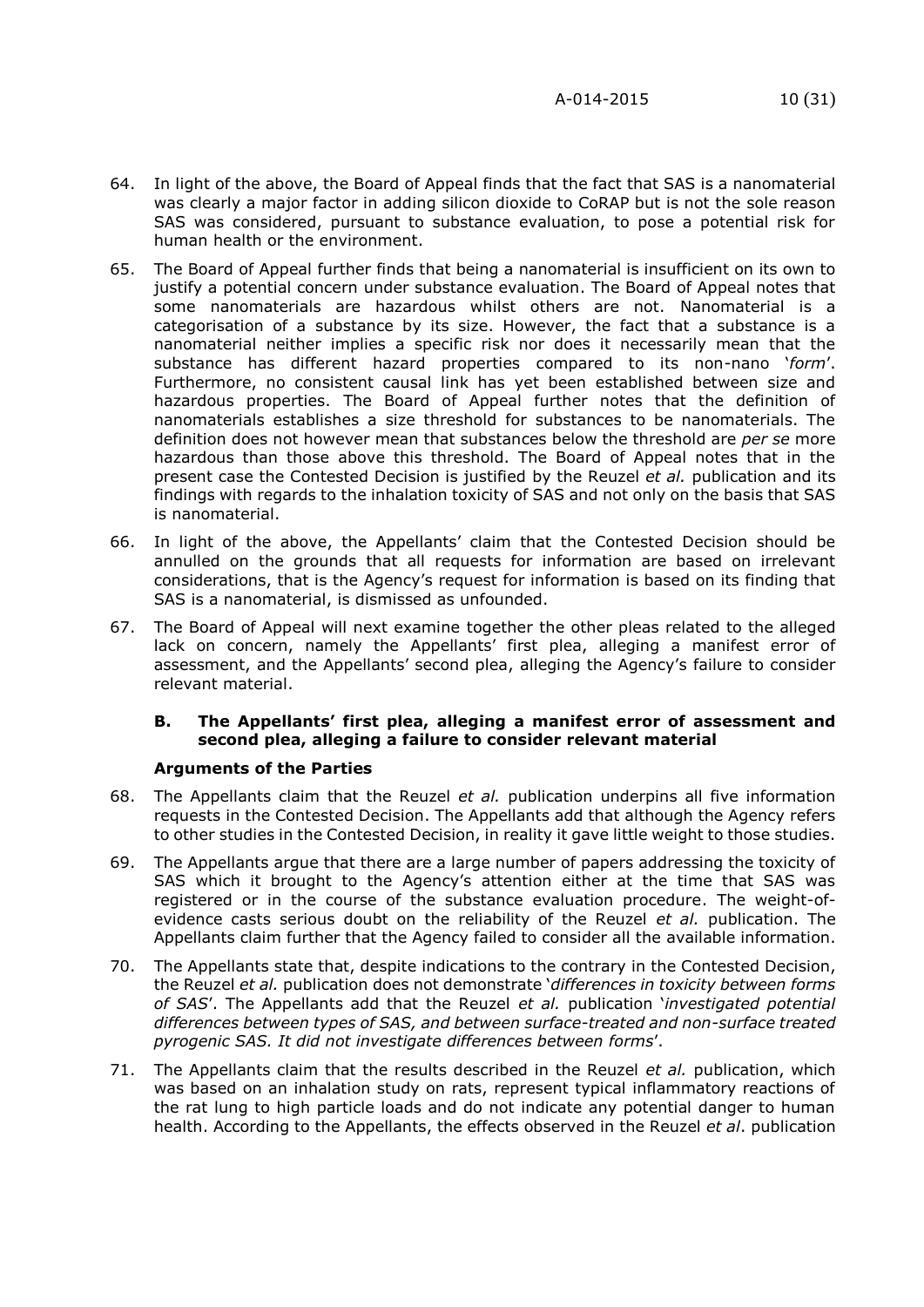were not specific to SAS but rather resulted from lung or particle overload. The Appellants argue that the Agency exaggerated the severity of the adverse effects observed in the Reuzel *et al.* publication, which are in any case reversible.

- 72. The Appellants claim that, in relation to the first (see paragraph 19 above) and fourth (see paragraph 22 above) requests, there is no specific link between the physicochemical properties identified in these requests and the toxicity of SAS. In particular, the Reuzel *et al.* publication '*does not purport to show any correlation or relationship between toxicity and any of the seven physicochemical characteristics identified in the first request*'. The Appellants also argue that the Agency does not explain how the physicochemical data requested could lead to improved risk management measures.
- 73. The Appellants claim that the existing studies made available to the Agency and the eMSCA found no evidence for a fibrogenic effect of SAS in the human lung. According to the Appellants, the Agency has not therefore demonstrated a risk to human health or the environment that may occur in reality. In particular, the Appellants refer to the '*Cross-sectional study on respiratory morbidity in workers after exposure to synthetic amorphous silica at five German production plants*' (Morfeld (2013); hereinafter the 'Morfeld study') and a report by the Permanent Senate Commission for the Investigation of Health Hazards of Chemical Compounds in the Work Area (hereinafter the 'MAK-Commission') of the *Deutsche Forschungsgemeinschaft* (German Research Foundation).
- 74. The Appellants argue that, in any case, the Agency has not presented any basis at all on which the non-pyrogenic types of SAS might be said to pose a potential risk to human health or the environment. Consequently, insofar as the Contested Decision requires the Appellants to provide information on precipitated, colloidal and gel SAS, it is entirely unfounded and unlawful.
- 75. The Appellants also claim that the Agency has not demonstrated that surface-treated SAS poses a potential risk of toxicity justifying the fourth (see paragraph 22 above) and fifth (see paragraph 23 above) requests in the Contested Decision. The Agency also failed to consider the evidence made available by the Appellant. The Appellants argue that, in any case, the Agency is not competent to request information on surface-treated SAS as the Appellants do not manufacture or import surface-treated SAS in a quantity that would require registration under the REACH Regulation.
- 76. The Agency claims that '*there is only one relevant key study with respect to the toxic properties of pyrogenic silica'*, namely the Reuzel *et al.* publication. The Agency claims that the other studies presented by the Appellants refer to other types of SAS and that these therefore cannot change the findings of the Reuzel *et al.* publication.
- 77. The Agency states that the Contested Decision is justified mainly by the fact that the findings of the Reuzel *et al.* publication indicate that at least one type of SAS is suspected of posing an inhalation toxicity concern. The Agency states that this finding is based on an evaluation of all the available data.
- 78. The Agency accepts that the Reuzel *et al.* publication does not explicitly refer to '*forms*' of SAS. The Reuzel *et al.* publication was performed on commercial products representing different SAS types. These commercial products are in practice forms of different types of SAS. The Agency adds that the Reuzel *et al.* publication indicates that the various types of SAS can differ in toxicity. Based on the results of this publication and the lack of data comparing the toxicity of different types of SAS and the different forms of pyrogenic SAS, it is reasonable to believe that at least the pyrogenic type of SAS is suspected to pose a risk of toxicity. A specific study is therefore necessary to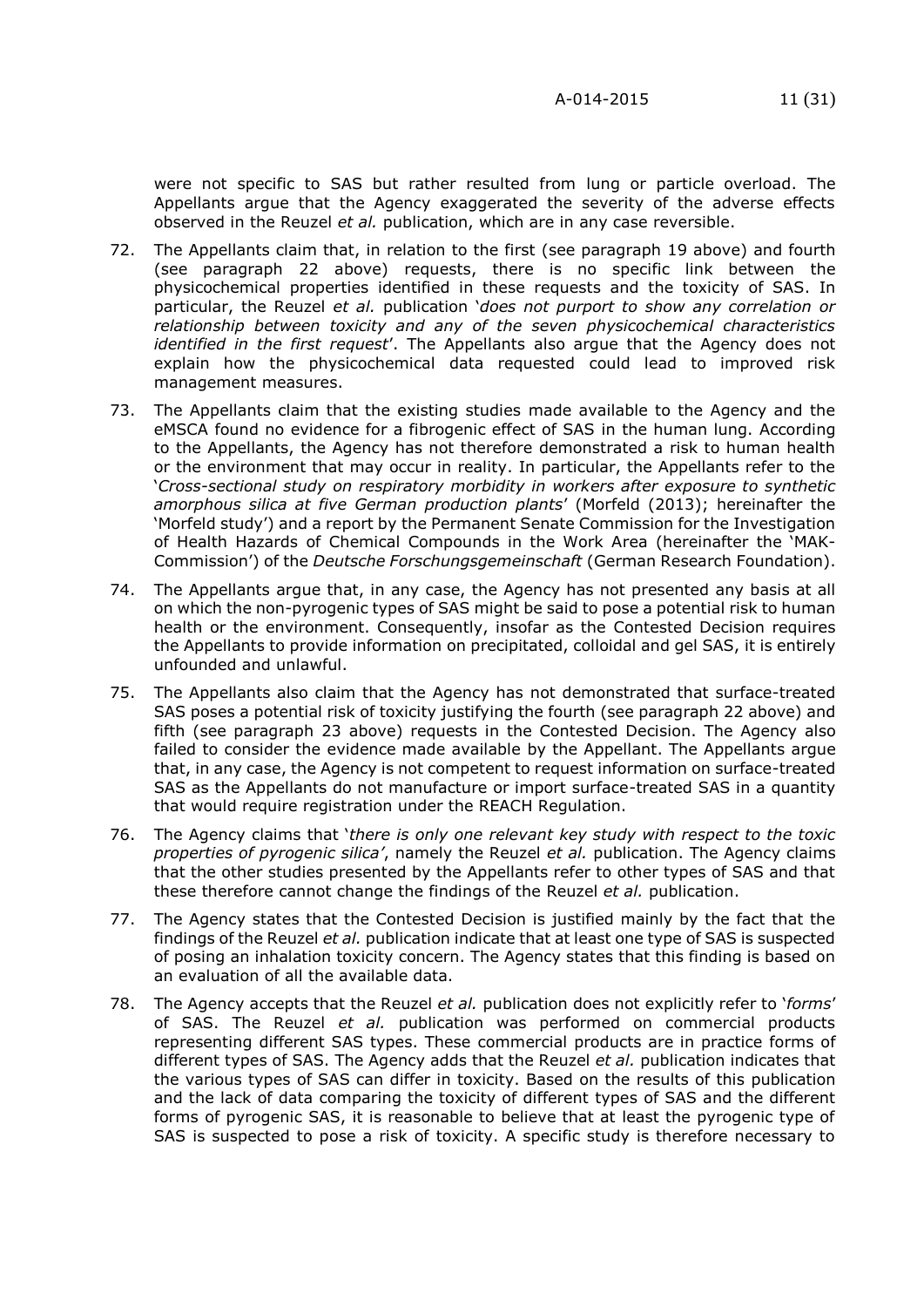confirm this risk and to verify the extent to which it may also concern other forms of pyrogenic SAS.

- 79. The Agency states in the Defence that '*based on current evidence there is no reason to believe that there was impaired clearance and particle retention that would have led to lung overload. Instead, it is highly unlikely that the fibrosis observed in the Reuzel study is due to particle overload*'.
- 80. The Agency states that, although the severity of fibrosis decreased during the recovery period, fibrosis was still evident 52 weeks after the end of exposure and was therefore not fully reversible. The Agency argues further in the Defence that even a reversible effect may be relevant and that '*reversibility may not be applicable for persons that are continuously exposed to SAS such as workers who may be exposed on a weekly basis during many years*'.
- 81. The Agency claims that it and the eMSCA took the Morfeld study into account. The eMSCA and the Agency considered however that this study did not disprove the findings of the Reuzel *et al.* publication. The Agency argues for example that '*former workers that are retired or have quitted their job (e.g., due to health problems) are not included in the study group. This may have introduced an unknown bias in the study populations and may have introduced the so-called "healthy-worker effect"*'. In addition, the Agency raises doubts regarding the use of cumulative exposure levels as the study does not take into account the intensity of exposure which may be of greater importance than the duration. The Agency also highlights that the Morfeld study, in which nearly half of the examined workers were exposed to precipitated SAS and the others to pyrogenic SAS, does not clearly distinguish between exposures to each.
- 82. The Agency considers that the Morfeld study did not investigate the effects on lungs or other organs of the workers following exposure to SAS and, as a result, in toxicological terms, no dose/response has been described. The Agency adds that '*the conclusions that (all forms of) SAS [have] no or only a minor effect on lung function, can therefore not be endorsed*'. The Agency also argues that '*as most critical effects make it plausible that during longer exposure there may be effects on the lungs which should be further investigated […]. The Morfeld survey is not suitable to change this conclusion as these specific effects were not covered by the survey*'.
- 83. The Agency states that the MAK-Commission conclusions were introduced for the first time during the present appeal proceedings and that they were not discussed during the substance evaluation process. The Agency argues however that the MAK-Commission conclusions do not disprove the findings in the Contested Decision. The Agency also argues that the information from the MAK-Commission is outdated, dating back to 1991, and in any case may simply demonstrate a difference of scientific opinion.
- 84. The Agency claims that the concern which justifies the request for information on surface-treated SAS can be found in the Reuzel *et al.* publication and the conclusions of the SCENIHR Opinion. In particular, the Agency argues that the differences in toxicity observed in the Reuzel *et al.* publication for different types of SAS show that surfacetreatment can considerably alter the toxicity of an SAS type or form. The Agency also states that '*the potential risk that surface-treated forms of SAS have different toxic effects, is not limited to inhalation toxicity, but may occur for any type of toxicity. This risk exists potentially for all toxicity endpoints which do not contain studies concerning at least one surface treated form of SAS and other surface-treated forms or non-treated forms. It is only in case where the testing material differs in terms of surface treatment*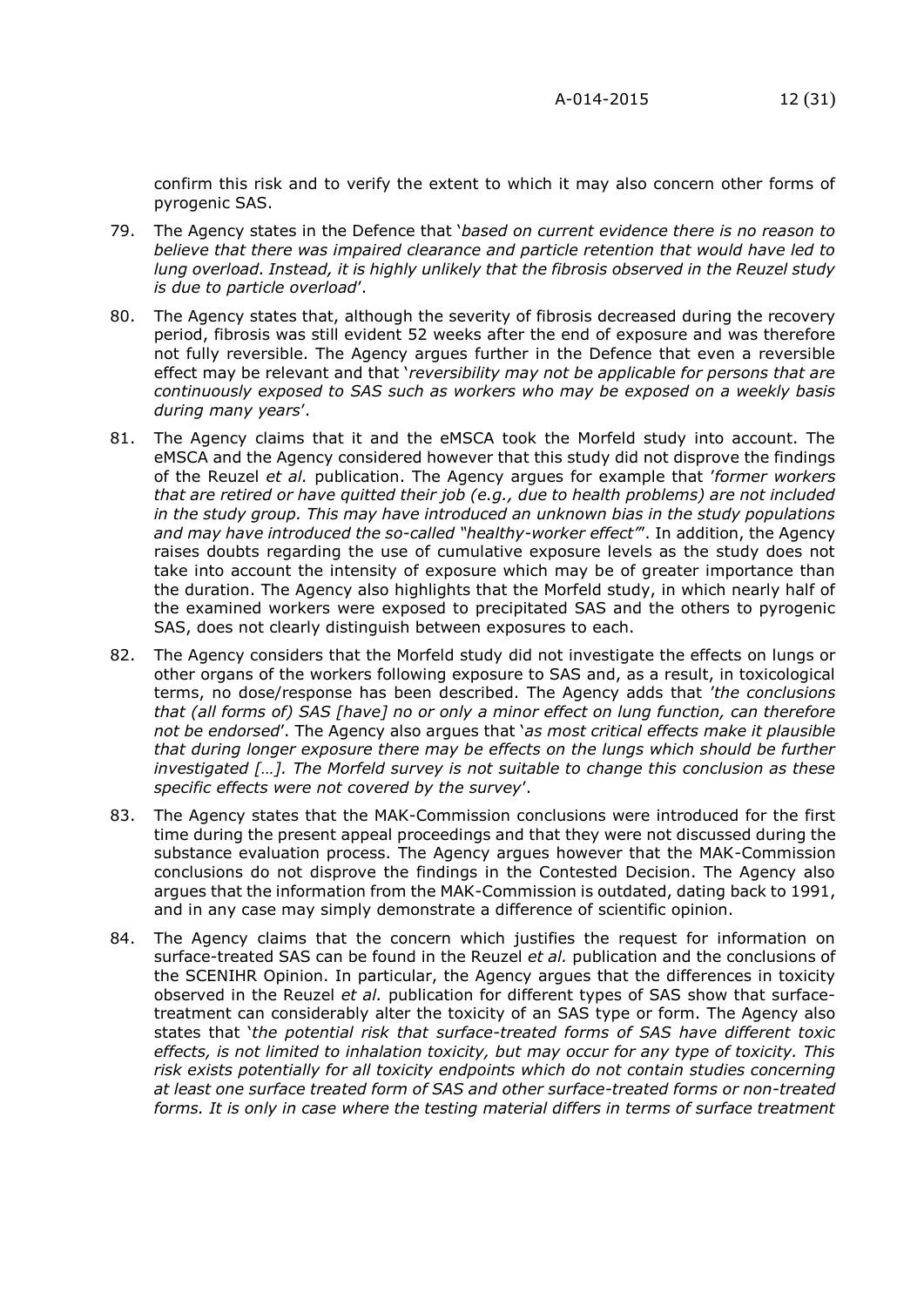*that a difference may occur. In any other case, the potential risk of difference of effect cannot be observed'*.

85. The Agency also states that, according to the SCHENIR Opinion, each combination of a nanomaterial and a coating has to be considered as an individual case. The Agency argues that this finding is echoed in the Reuzel *et al.* publication which shows differences in effects between surface-treated '*forms*' and non-surface-treated '*forms*' of SAS.

# **Findings of the Board of Appeal**

- 86. The Appellants claim that the Contested Decision should be annulled on the ground that the Agency committed an error of assessment in interpreting the results of the Reuzel *et al.* publication as justifying the requests for further data under substance evaluation. The Appellants also claim that the Agency failed to consider all the available information which shows that SAS is not hazardous under anticipated conditions of use.
- 87. When examining whether the Agency has made an error of assessment, the Board of Appeal must examine whether the Agency has examined, carefully and impartially, all the relevant facts of the individual case which support the conclusions reached (Case A-017-2014, *BASF*, Decision of 7 October 2016, paragraph 74 and the case-law cited therein).
- 88. The Contested Decision requests information on the four types of SAS, namely pyrogenic SAS, precipitated SAS, silica gel and colloidal SAS. The Contested Decision also requests information on '*each individual surface-treated SAS form'.*
- 89. The Board of Appeal, having established an exposure concern (see paragraph 55 and 56 above), will examine in turn the arguments related to the potential hazard of (1) non-surface treated precipitated SAS, silica gel and colloidal SAS; (2) non-surface treated pyrogenic SAS; and (3) surface-treated SAS.

#### **1. Potential concern of non-surface treated precipitated SAS, silica gel and colloidal SAS**

- 90. Based primarily on the findings of the Reuzel *et al.* publication, the Agency concluded that, at least, pyrogenic SAS posed a potential inhalation toxicity concern that required further examination. The Agency also contends that the unexplained differences in toxicity between different types of SAS observed in the Reuzel *et al.* publication is in itself a potential concern that needs to be clarified.
- 91. The Reuzel *et al.* publication reports on a thirteen-week inhalation study, followed by post-exposure observation of up to one year, on three commercial products, which are examples of pyrogenic SAS, surface-treated pyrogenic SAS and precipitated SAS. Samples of silica gel, colloidal SAS and other surface-treated types of SAS were not tested. The Reuzel *et al.* publication states that '*[o]f the amorphous silicas examined [the example of pyrogenic SAS tested] induced the most severe changes in the lungs, which only partly recovered, whereas [the example of precipitated SAS tested] induced the least severe, completely reversible lung changes*'.
- 92. The Contested Decision seems to acknowledge that there is a concern for inhalation toxicity with regards to pyrogenic SAS only:

'*This is in line with the findings in various other repeated dose inhalation studies available in the registration dossiers that indicate that fibrosis is only associated with exposure to pyrogenic SAS […]*'.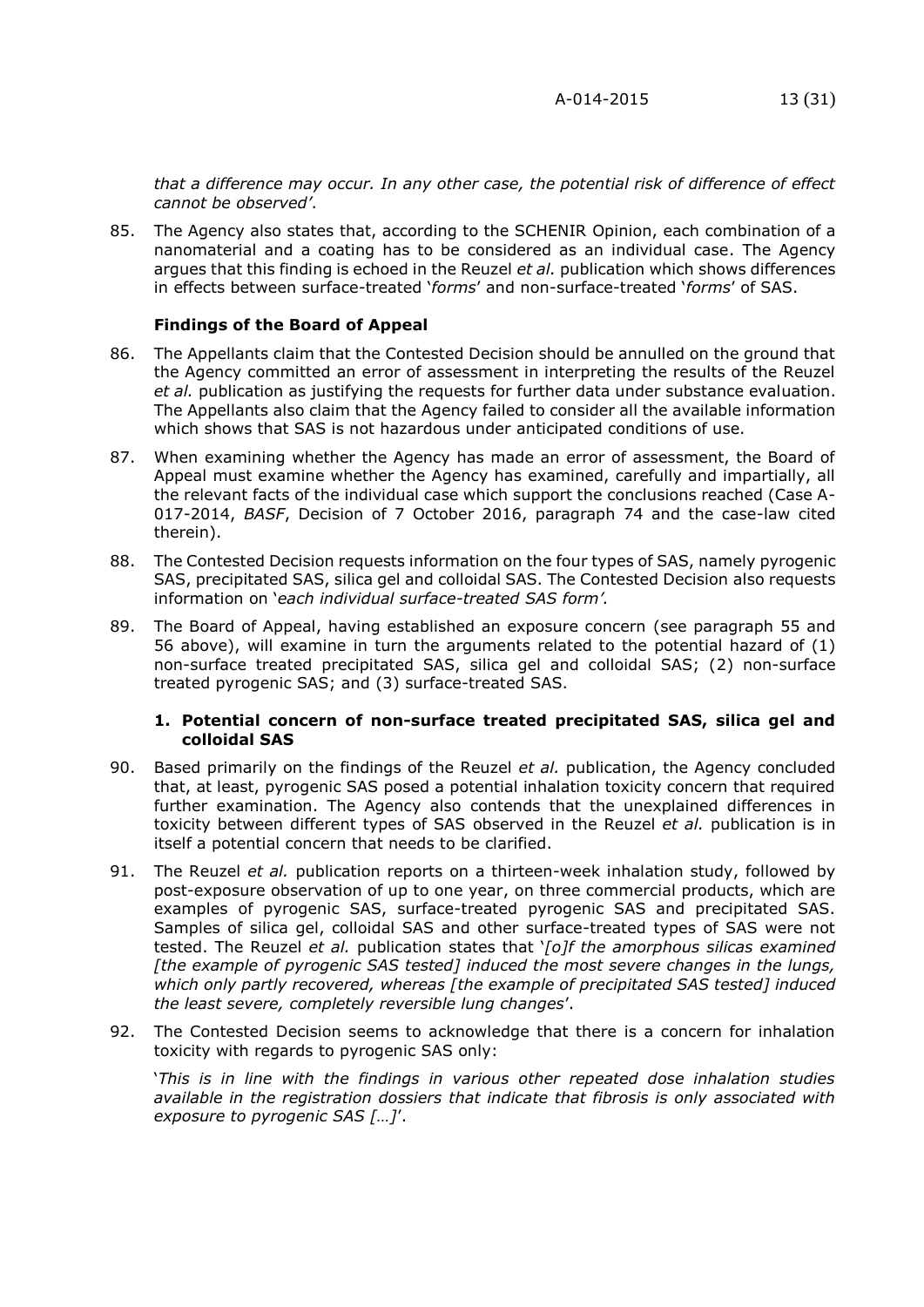- 93. The Board of Appeal also observes that whilst the Contested Decision seeks to demonstrate, in particular through the Reuzel *et al.* publication, that pyrogenic SAS presents a potential hazard for inhalation toxicity, there is little evidence in the Contested Decision to demonstrate that the other three types of SAS, namely precipitated silica, silica gel and colloidal silica, present a potential hazard that needs to be clarified.
- 94. This observation is supported for two of the types precipitated SAS and silica gel in the Contested Decision itself which states that:

*'[n]o fibrosis was observed in any of the available inhalation studies with precipitated SAS or silica gel, apart from the single finding by Reuzel et al. (1991) for [the example of precipitated SAS tested].'*

95. In its Defence, the Agency states that:

'*[t]he "suspected risk" addressed in the Contested Decision is related to pyrogenic SAS, which is according to the current understanding of [the Agency] the most toxic/potent SAS type. The available information shows that the other three types of SAS precipitated SAS, silica gel and surface treated SAS - have different or less toxicity properties than pyrogenic SAS and therefore cannot be compared. There is only one relevant key study with respect to the toxic properties of pyrogenic silica (i.e. Reuzel study). The references of the Appellants to other studies and/or publications are therefore not able to change this finding.*'

96. The Agency confirmed in its Defence that:

*'[the] request for toxicological information is limited to the SAS type, which according to the findings of the Reuzel study is "suspected of posing a risk". Accordingly, the Contested Decision is restricted to the pyrogenic type of SAS, which needs to be further investigated in order to clarify the existence of an actual concern'*.

- 97. The Board of Appeal observes that there is no examination in the Contested Decision as to whether colloidal SAS presents a potential concern. In its Notice of Appeal, in claiming that there is no concern for colloidal SAS, the Appellants refer to the Warheit (1991) study which, according to the Appellants, showed '*no observable effects in rats exposed to 10 mg/m<sup>3</sup> colloidal silica in a 28-day inhalation study. At higher doses most biochemical parameters returned to control values following a 3-month recovery period*'.
- 98. In the Defence the Agency seems to confirm that there is no concern for colloidal SAS based on the available evidence. In response to the Appellants' arguments in the Notice of Appeal, the Agency states that '*from the information that is available in the dossier, there are as yet no indications that colloidal silica induces fibrosis, therefore further studies were requested on forms of pyrogenic silica and the reference to this study does not help in clarifying the concern identified for Silicon dioxide as pyrogenic SAS*'.
- 99. In view of paragraphs 91 to 98 above, the Board of Appeal finds that the Agency has not demonstrated that precipitated SAS, silica gel and colloidal SAS present a hazard concern that would justify the requests for information set out in the Contested Decision.
- 100. The Agency however also argues that the information requested in the Contested Decision is justified by the fact that the Reuzel *et al.* publication and the information available in the Appellants' registration dossiers does not explain the difference in toxicity between the four different types of SAS. In this regard, the Contested Decision states that: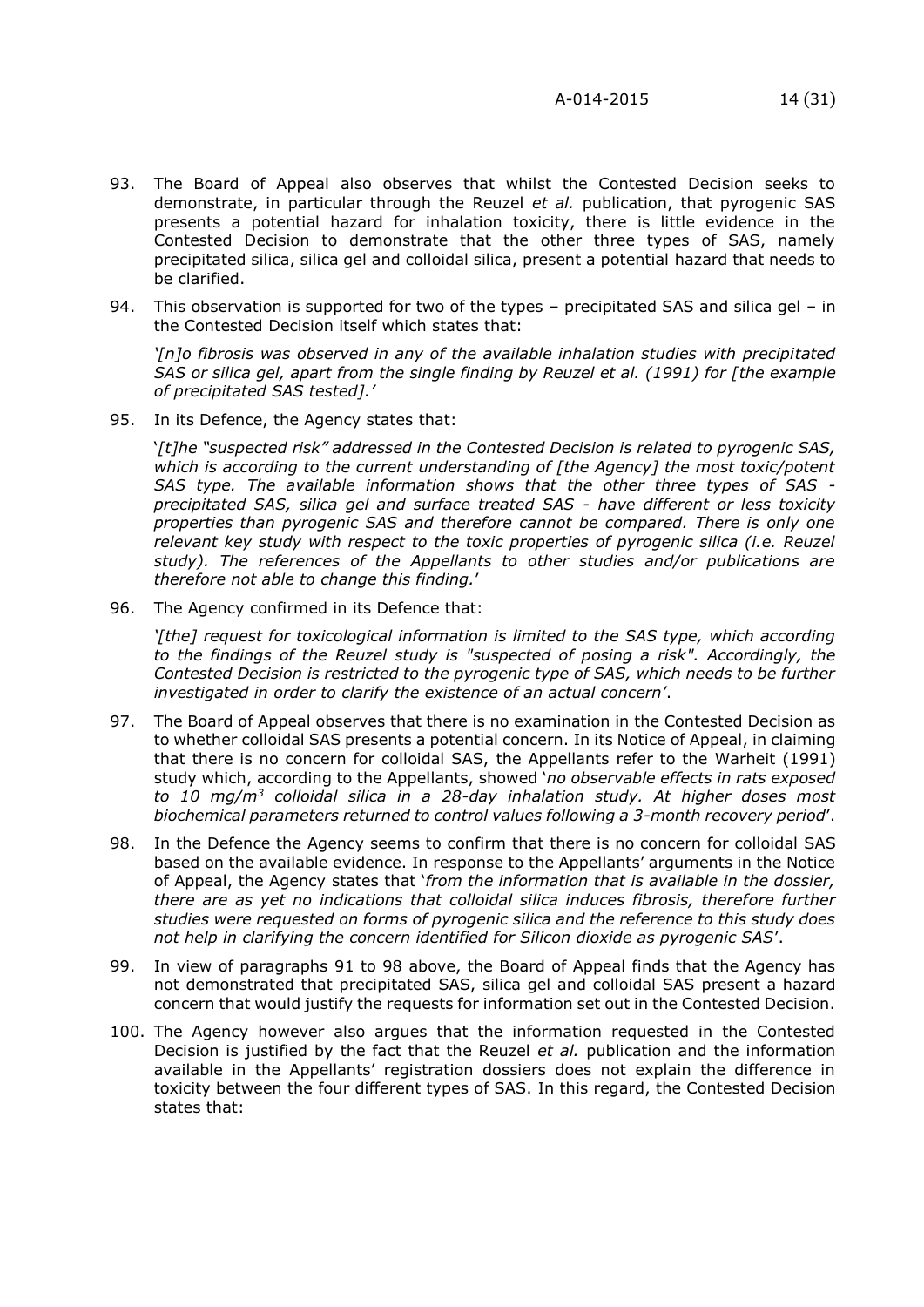'*The available inhalation studies indicate differences in toxicity and potency between different types of SAS, with pyrogenic SAS showing a higher toxic potential than precipitated SAS and silica gel. These differences in potency between SAS types are inextricably bound up with differences in physicochemical characteristics. Physicochemical properties vary significantly between SAS types, but also between different SAS forms within one SAS type […]. Considering this dependency of toxicity on physicochemical characteristics, identification of the individual forms of SAS for their physicochemical characteristics is required*. *[…]*

*The need for individual characterisation of all registered forms is further emphasised by the fact that both the mammalian and environmental toxicology of SAS are significantly influenced by their physicochemical properties […]. Differences in toxicity between forms of SAS have been demonstrated by Reuzel et al. (1991)*'.

- 101. The Board of Appeal finds, however, that the Agency has not substantiated its argument that '*differences in potency between SAS types are inextricably bound up with differences in physicochemical characteristics*' and that the potential concern established in the Reuzel *et al.* publication for pyrogenic SAS therefore extends to other types of SAS.
- 102. The Agency has explained in the Contested Decision that it would like to examine how the physicochemical properties of '*forms*' and types of SAS affect their toxicity. In principle, the Board of Appeal observes that this could be a legitimate objective of a substance evaluation decision. However, the decision in question would have to clearly establish how the physicochemical data requested would be used, in conjunction with any available data and new hazard testing, to clarify the identified potential concern. For example, a testing programme might be established to identify the physicochemical characteristics that are the drivers of toxicity for a particular substance. In this particular case, however, there is no clear indication as to how the extensive data requested on the physicochemical parameters of all '*forms*' of SAS would be used, in conjunction with available data and/or the inhalation toxicity testing requested on pyrogenic SAS, to identify the drivers of toxicity or show how the different physicochemical properties of types or '*forms*' of SAS affect their toxicity. In short, a considerable amount of data is requested but it has not been explained how these data will be used to meet the objectives pursued.
- 103. In view of the above, the Board of Appeal considers that the Agency has not demonstrated a potential concern with regards to precipitated SAS, silica gel and colloidal SAS that would justify the first and third requests. The Appellants' arguments that the Agency committed an error of assessment by failing to examine carefully and impartially all the relevant facts of the case must therefore be accepted.
- 104. The Board of Appeal recalls that the requests for information on precipitated SAS, silica gel and colloidal SAS concern the first and third requests as the second request concerns pyrogenic SAS only and the fourth and fifth requests concern surface-treated SAS. As a result, the first request and the third request must be annulled in so far as they concern precipitated SAS, silica gel and colloidal SAS.
- 105. The Board of Appeal will next examine the Appellants' arguments in support of their contention that the Contested Decision, in particular through its reliance on the Reuzel *et al.* publication, does not demonstrate that pyrogenic SAS presents a potential risk of inhalation toxicity.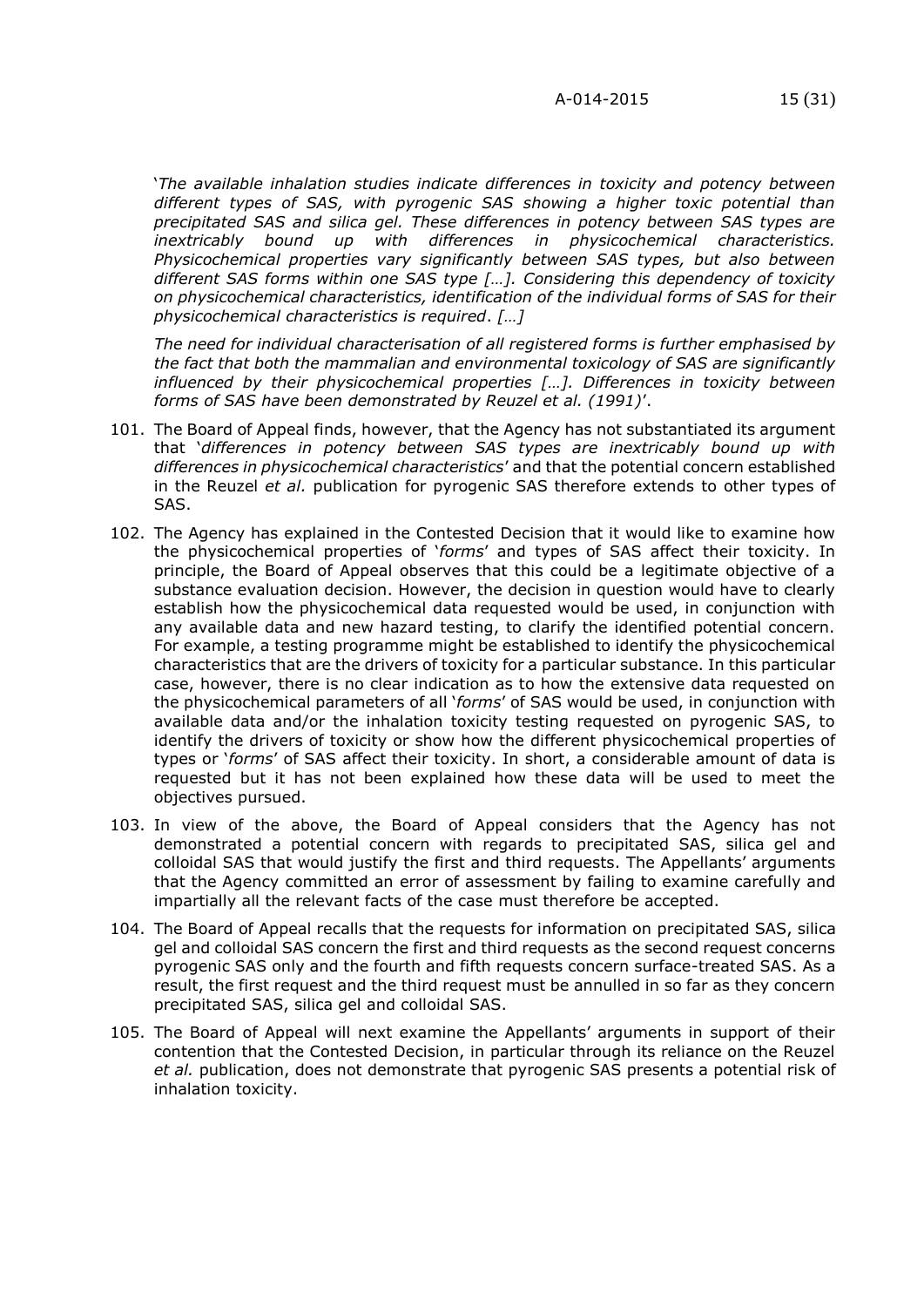#### **2. Potential concern of non-surface treated pyrogenic SAS**

- 106. The Board of Appeal observes that in Section III of the Contested Decision, in relation to the first request, under the heading '*Justification why new information is needed*', the Agency cites a study by Johnston *et al.*, '*Pulmonary chemokine and mutagenic responses in rats after sub-chronic inhalation of amorphous and crystalline silica'*, Toxicological Sciences 56 (2000) 405-413 (hereinafter the 'Johnston *et al.* study). The Contested Decision states with regards to that study that '*rats were exposed to [the example of pyrogenic SAS tested] for 13 weeks at a concentration of 50 mg/m<sup>3</sup> . Histopathology data revealed fibrosis in the alveolar septae, which subsided during a recovery period (≥ 3 months)*'.
- 107. The Board of Appeal finds that, whilst relevant to the consideration of the inhalation toxicity of pyrogenic SAS, the Johnston *et al.* study was performed at high doses and, on its own, constitutes weak evidence of a potential inhalation toxicity concern for pyrogenic SAS.
- 108. The same section of the Contested Decision also refers to other studies:

'*Further, signs of (collagenic) fibrosis were observed by Groth et al. (1981), Klosterkötter (1969) and Schepers et al. (1957a, 1957b), although the reliability of some of the results was questioned and doses were relatively high*'.

- 109. The Board of Appeal also concludes that, whilst relevant to the consideration of the inhalation toxicity of pyrogenic SAS, as these studies have questions over their reliability and were also performed at relatively high doses they, on their own, also constitute weak evidence of a potential concern.
- 110. Nonetheless, although the results of the studies mentioned in paragraphs 106 and 108, on their own, constitute weak evidence of a potential inhalation toxicity concern with regards to pyrogenic SAS, they do not demonstrate the absence of a concern. It is therefore clear that the findings of the Reuzel *et al.* publication are crucial in determining whether there is a potential concern with regards to the inhalation toxicity of pyrogenic SAS that needs to be clarified. The Agency itself states in the Defence that '*[t]here is only one relevant key study with respect to the toxic properties of pyrogenic silica (i.e. Reuzel study). The references of the Appellants to other studies and/or publications are therefore not able to change this finding'.*
- 111. The Board of Appeal will therefore examine the Appellants' arguments (see paragraphs 68 to 75 above) that the Reuzel *et al.* publication does not support the Agency's contention that pyrogenic SAS presents a potential inhalation toxicity concern.
- 112. In response to the Appellants' argument that the Agency exaggerated the severity of the adverse effects observed in the Reuzel *et al.* publication, the Board of Appeal notes that the Reuzel *et al.* publication states, *inter alia*, that:

'*Of the amorphous silicas examined [the example of pyrogenic SAS tested] induced the most severe changes in the lungs, which only partly recovered, whereas [the example of precipitated SAS tested] induced the least severe, completely reversible lung changes*'.

113. The findings in the Contested Decision are consistent with those reported in the Reuzel *et al.* publication. For example, the Contested Decision reflects the view that the results were more severe in the pyrogenic SAS tested than in the other types of SAS tested. In this respect, the Contested Decision states that '*the study revealed that 30 mg/m<sup>3</sup> [of*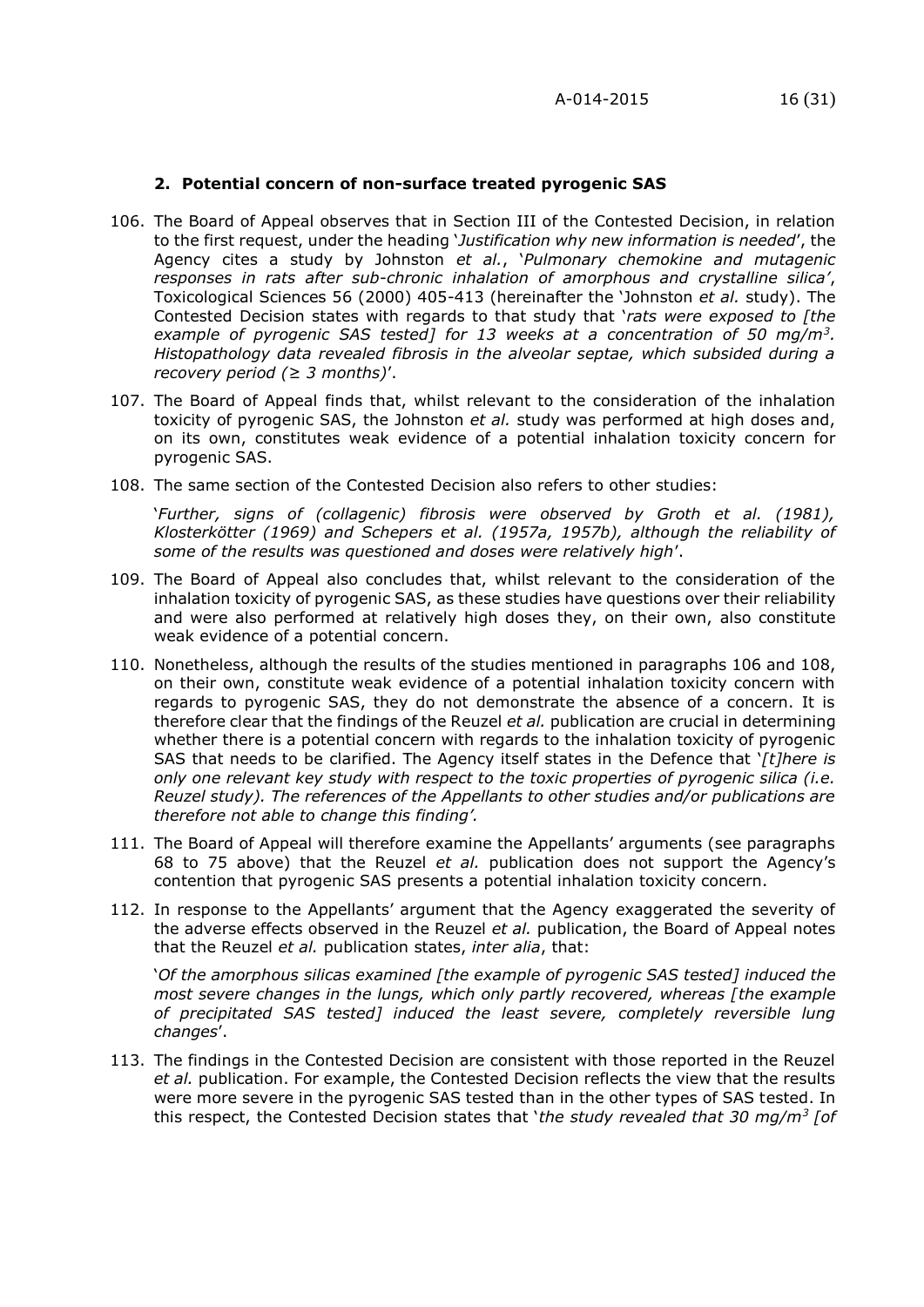*the example of pyrogenic SAS tested] induced more severe changes in the lungs as compared to 30 mg/m<sup>3</sup> [of the example of precipitated SAS tested]*'.

- 114. The Board of Appeal therefore finds that the Appellants have not demonstrated that the Agency exaggerated the results of the Reuzel *et al.* publication. Furthermore, the Board of Appeal finds that the Reuzel *et al*. publication does indicate adverse effects with regard to the inhalation toxicity of pyrogenic SAS.
- 115. The Board of Appeal will next examine the Appellants' arguments related to (i) the claim that the results indicating fibrosis were caused by particle overload, (ii) the claim that any adverse effects were reversible after a period of recovery, and (iii) the claim that the studies made available to the Agency show that there is no evidence of fibrosis in the human lung after exposure to SAS. By all of these arguments the Appellants claim, in essence, that the Agency failed to take into account all the information available to it and failed to establish a concern.
	- *(i) The Appellants' claim that the effects observed in the Reuzel* et al. *publication are caused by particle overload*
- 116. The Appellants claim that any adverse effects, including fibrosis, reported in the Reuzel *et al.* publication are due to particle, or lung, overload, in other words that the effects observed resulted from chronic exposure to high concentrations of particles rather than to SAS. The Board of Appeal observes that this issue was raised during the decisionmaking procedure, most notably by way of an expert opinion provided to the Agency, and that these views were addressed in the Contested Decision in several places. For example, the Contested Decision states that:

'*Considering the much higher incidence of fibrosis following exposure to [the example of pyrogenic SAS tested] as compared to [the example of precipitated SAS tested] and [the example of surface-treated pyrogenic SAS tested], and the fact that fibrosis occurs already at low exposure concentrations of [the example of pyrogenic SAS tested], the fibrosis cannot be attributed to just a particle (over)load of the lungs. This is further substantiated by the fact that Reuzel et al. (1991) reported lower silicon content in the lung of rats exposed to [the example of pyrogenic SAS tested] than in the lung of rats exposed to the other SAS forms; the silicon clearance from the lung appeared to be faster in [the example of pyrogenic SAS tested] exposed rats*'.

117. The Contested Decision also states that:

'*The observed fibrosis cannot just be attributed to the number of SAS particles for the following reasons:*

*1. Fibrosis is already observed at 1 mg/m<sup>3</sup> pyrogenic SAS (the lowest concentration tested), but not at exposure to 30 mg/m<sup>3</sup> of precipitated SAS or surface-treated pyrogenic SAS, although the number of particles will have been considerably higher in the latter two exposures.*

*2. Lung silicon content is lowest for pyrogenic SAS as compared to the other two SAS types tested. All three types had similar exposure concentrations of approximately 30 mg/m<sup>3</sup> .*

*Reuzel et al. (1991) measured the total amount of Si in the lungs. The results showed that silicon levels were lowest for [the example of pyrogenic SAS tested], in comparison to [the example of precipitated SAS tested] and [the example of surface-treated pyrogenic SAS tested]. Further, [the example of pyrogenic SAS tested] was quickly cleared from the lungs; no or only minimal levels were detected at 13 weeks post*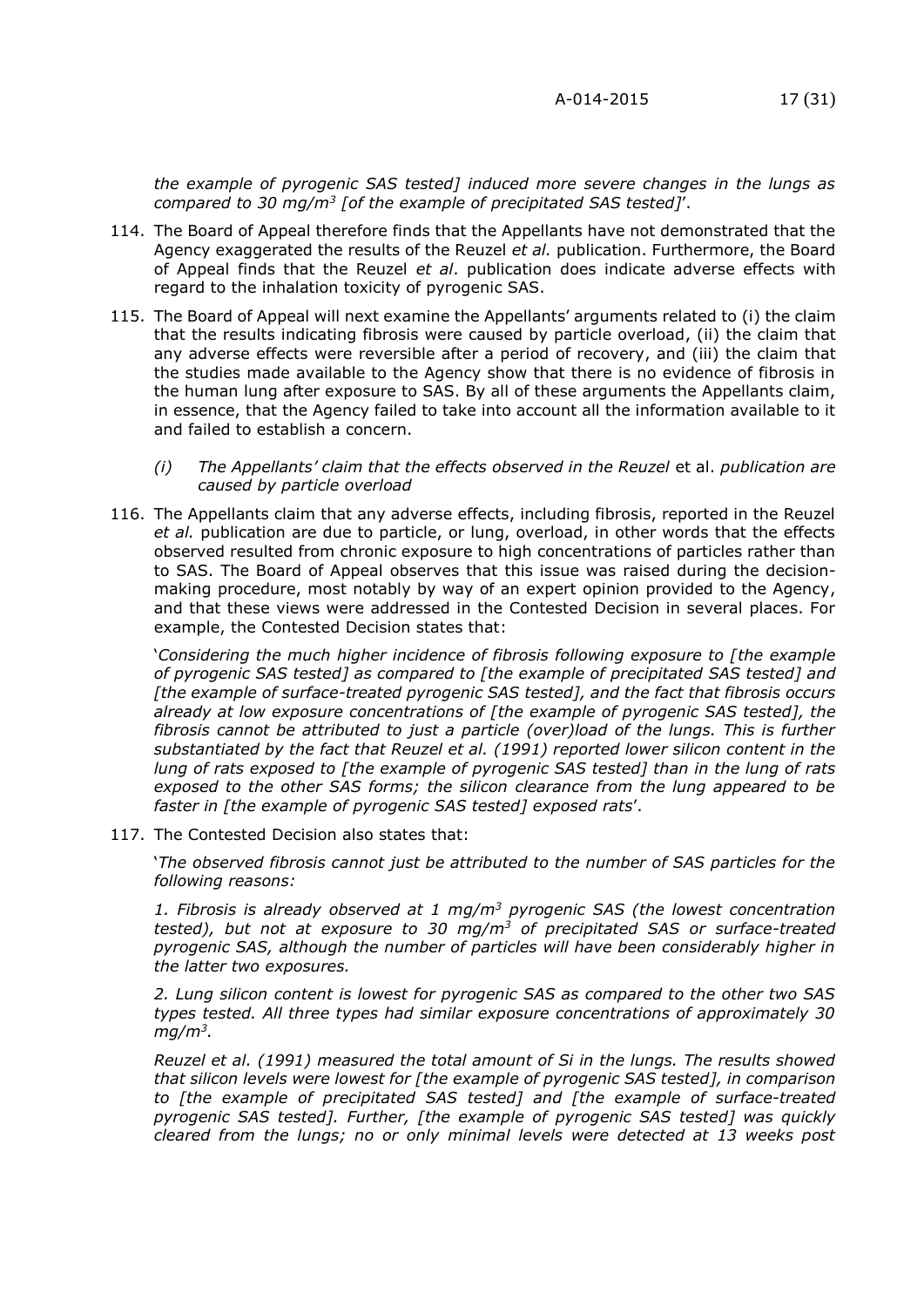*exposure and longer. Si levels in rats treated with [the example of precipitated SAS tested] and [the example of surface-treated pyrogenic SAS tested] were still detected at 39 weeks post exposure.*

*If the fibrosis would have been solely caused by a high particle load, pulmonary fibrosis would also have been expected in rats exposed to [the example of precipitated SAS tested], for which significantly higher Si levels in the lung were observed than for [the example of pyrogenic SAS tested]. The lung silicon contents for [the example of pyrogenic SAS tested] and [the example of precipitated SAS tested], as observed in the Reuzel et al. (1991) study, therefore support the conclusion that the fibrosis is not caused by particle overload but is specific for [the example of pyrogenic SAS tested]. Further, fibrosis was already observed at low levels of 1 mg/m<sup>3</sup> and 6 mg/m<sup>3</sup> [of the example of pyrogenic SAS tested]. These data altogether suggest that it is highly unlikely that pulmonary fibrosis in rats exposed to [the example of pyrogenic SAS tested] is the result of particle overload.*'

- 118. The Board of Appeal has considered the arguments made by both Parties and, in light of the considerations quoted above, comes to the conclusion that the Agency has taken into account the Appellants' claims that the results observed in the Reuzel *et al.* publication are due to particle overload and are therefore not indicative of toxicity. The Board of Appeal finds that the Appellants have not shown that the Agency has committed an error in its assessment by failing to consider carefully and impartially all the relevant facts of the individual case which support the conclusions reached.
- 119. At the hearing the Appellants claimed that the '*Results of a PWG (pathology working group) review of the Reuzel et al. publication (1987)*' (hereinafter the 'PWG review') dated 16 June 2016, which was submitted in another appeal against the same Contested Decision (Case A-015-2015, *Evonik Degussa and Others*), should also be considered by the Board of Appeal in the present case. The Appellants state that this is the case despite the fact that the Appellants were unable to submit the PWG review in the present case due to issues related to ownership of that document. Without deciding on whether the Board of Appeal was required to take into account a document not submitted by the Parties in the present case, in paragraph 173 of its Decision of 30 June 2017 in Case A-015-2015, *Evonik Degussa and Others*, the Board of Appeal highlighted that the PWG review:

'*…it is not a new experimental study, but rather the opinion of experts formed on the basis of a re-evaluation of an existing experimental study. The Board of Appeal finds that whilst the PWG review provides further valuable insight into the results of the 1987 Reuzel et al. study it is not capable of answering the potential concern identified with regards to pyrogenic SAS in the Contested Decision. The issues raised in the PWG review regarding fibrosis, reversibility and particle overload have already been examined in the Contested Decision and during the substance evaluation process. As a result, the conclusions of the PWG review do not affect the Board of Appeal's findings'*.

- 120. It follows that even if the PWG review had been submitted by the Appellants in the present appeal, it would not have altered the Board of Appeal's findings with regard to lung or particle overload.
- 121. As a general remark, the Board of Appeal notes that the data available for substance evaluations is in some cases inconsistent or indeed contradictory and in others leaves questions open. It is therefore not surprising that there is often a difference of opinion between experts when assessing the available data. The Board of Appeal notes that one of the main purposes of substance evaluation is to clarify potential concerns and thereby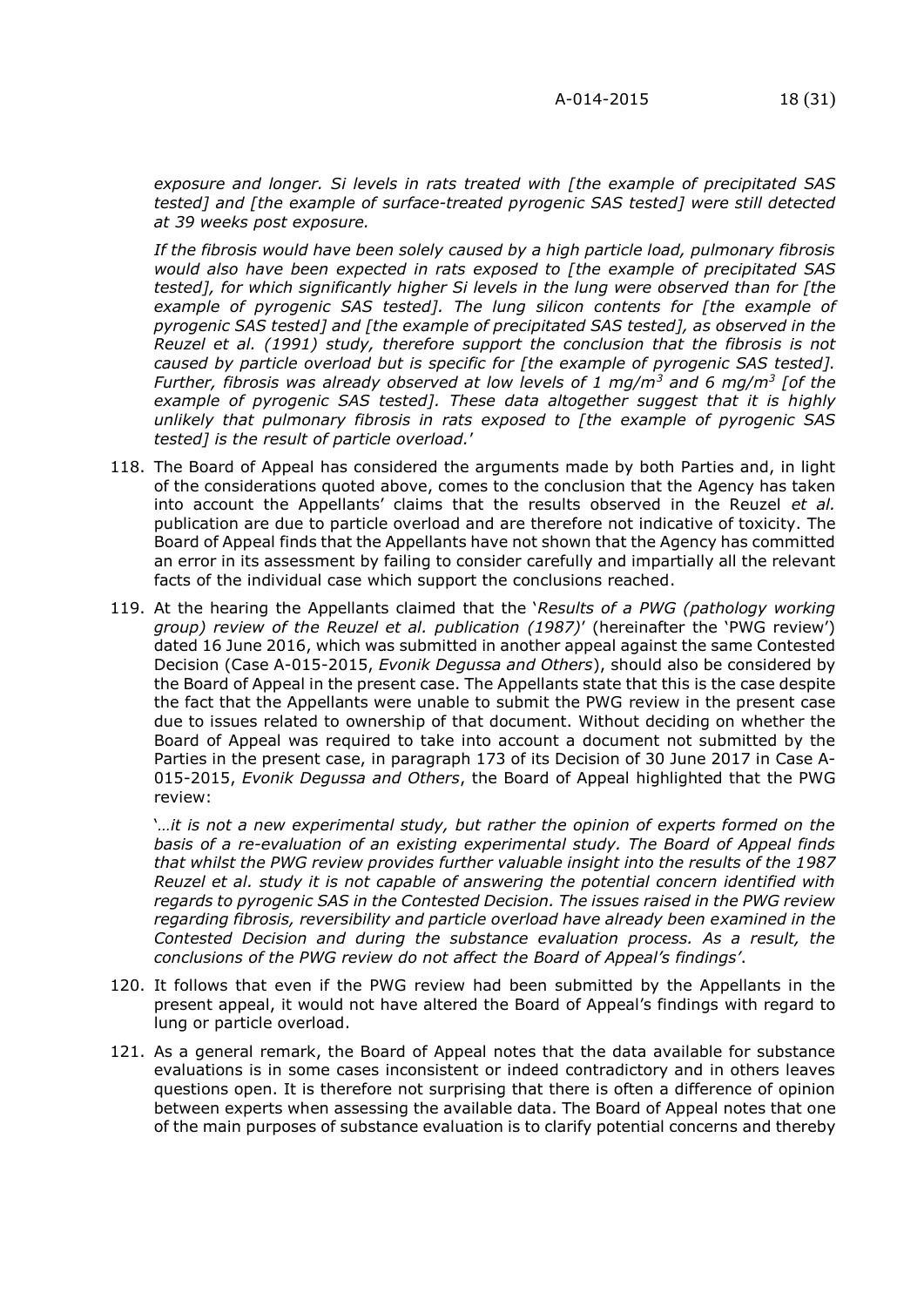help resolve the differences of opinions between experts and in others to clarify a concern over which there is a consensus. The testing or information required pursuant to a substance evaluation should be specifically designed to clarify potential concerns taking into account all available information. In this particular case, whilst the Appellants have clearly shown why they disagree with the conclusion reached by the Agency with regards to the potential inhalation toxicity concern, in light of the evidence regarding particle overload, the Board of Appeal finds that the Appellants have not shown that the Agency's conclusion that there is a potential concern is incorrect.

- *(ii) The Appellants' claim that any adverse effects observed in the Reuzel et al. publication were reversible*
- 122. The Reuzel *et al.* publication states that:

'*Although [the example of pyrogenic SAS tested] was very quickly cleared from the lungs and regional lymph nodes, the changes in these organs were only partly reversed during the post-exposure period in rats exposed to 30 mg/m<sup>3</sup> . [The example of surfacetreated pyrogenic SAS tested] and the lower levels of [the example of pyrogenic SAS tested] resulted in less severe, and mostly reversible, changes*. […]

*Of the amorphous silicas examined [the example of pyrogenic SAS tested] induced the most severe changes in the lungs, which only partly recovered, whereas [the example of precipitated SAS tested] induced the least severe, completely reversible lung changes*'.

- 123. The Board of Appeal observes that the Arts *et al.* study (2007) (Arts JH, Muijser H, Duistermaat E, Junker K, Kuper CF, *Five-day inhalation study of three types of synthetic amorphous silias in Wistar rats and post-exposure evaluations for up to 3 months*, Food and chemical toxicology, 2007 Oct; 45(10):1856-67), which was submitted by the Appellants to support their contention that the effects are reversible, is a five-day study conducted on rats using different concentrations of precipitated SAS, silica gel and pyrogenic SAS. The Board of Appeal finds that these short-term studies cannot reliably answer the potential inhalation toxicity concern, and the possible reversibility of effects, following long-term exposure.
- 124. The Board of Appeal notes that, with regards to pyrogenic SAS, the Reuzel *et al.* publication did not demonstrate that the adverse effects observed, i.e. fibrosis, were in all cases fully reversible. The inhalation toxicity study requested in the Contested Decision should help to clarify this issue with regards to pyrogenic SAS. The Board of Appeal observes that requesting further information to clarify the potential inhalation toxicity concern, including the reversibility of effects, is consistent with the aims of substance evaluation.
- 125. For the reasons stated in paragraphs 119 above, the conclusions of the PWG review do not affect the Board of Appeal's findings with regard to the reversibility of effects.
- 126. The Appellants' arguments on the reversibility of effects must therefore be dismissed.
	- *(iii) The Appellants' claim that the studies made available to the Agency show that there is no evidence of fibrosis in the human lung after exposure to SAS*
- 127. The Morfeld study was submitted to the eMSCA only on 17 December 2013 which is after the draft decision was notified to the Appellants. The Agency argues that it nevertheless did take the study into account in the Contested Decision and has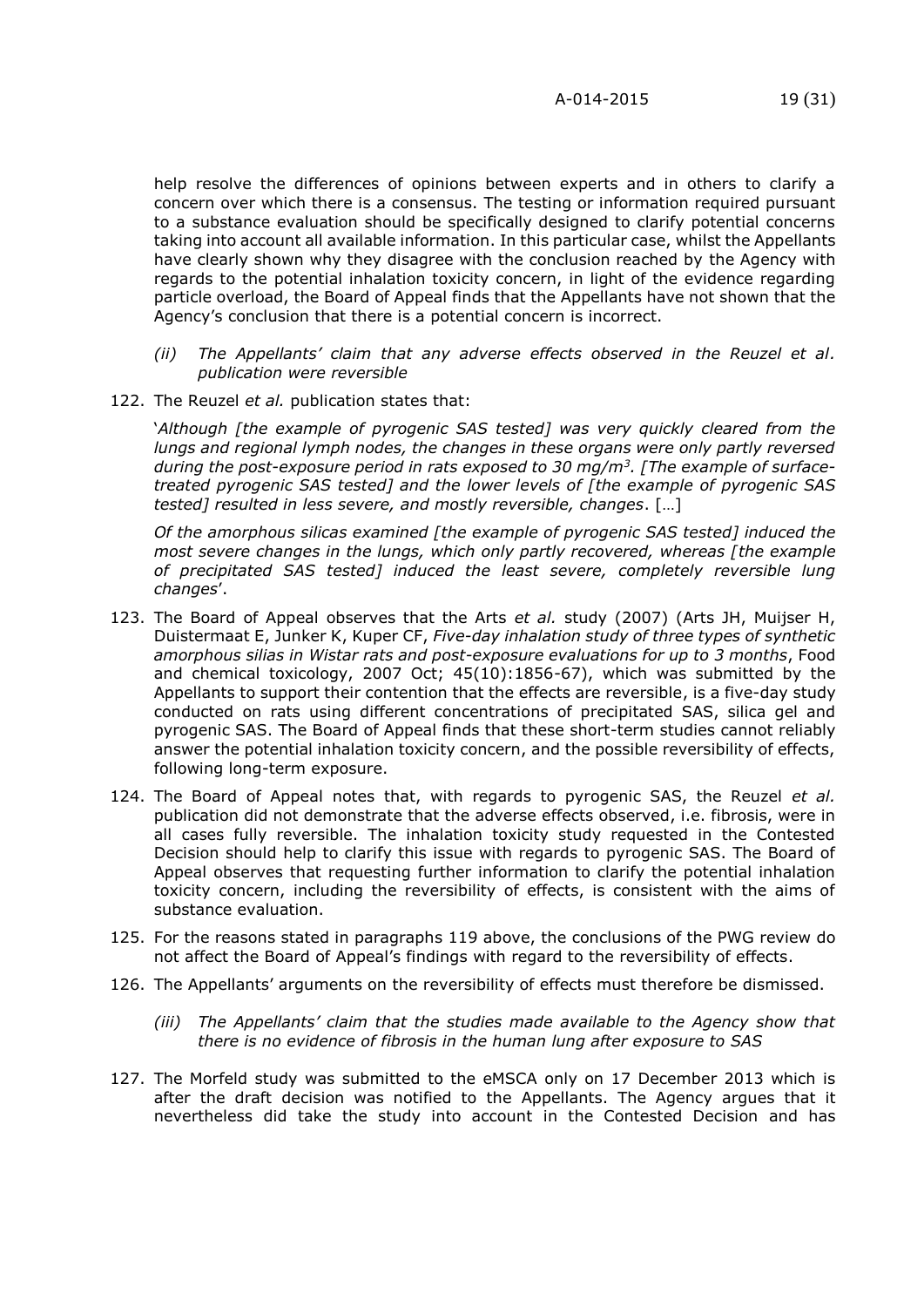explained, in these proceedings, why it considers that this study does not clarify the concern with regards to inhalation toxicity for pyrogenic SAS.

- 128. Whilst the Appellants have indicated why they find the evidence in the Morfeld study to be persuasive, the Board of Appeal does not accept that the Morfeld study sufficiently addresses and clarifies the potential inhalation toxicity concern regarding pyrogenic SAS. Indeed, the conclusions to the Morfeld study itself states that the methods used in the study *'suffer from considerable uncertainties that need to be considered in epidemiological studies.*' The Board of Appeal finds that in light of the lack of a dose/response assessment, and the lack of clarity as to exactly what the workers were exposed to and for how long, the Morfeld study does not clarify the identified concern, namely inhalation toxicity, with regards to pyrogenic SAS and cannot therefore refute the conclusions reached in the Contested Decision.
	- *(iv) Conclusion on the potential concern regarding non-surface treated pyrogenic SAS*
- 129. In light of the above, the Board of Appeal finds that the Agency has established a potential concern with regards to inhalation toxicity for pyrogenic SAS. The studies and expert opinions identified by the Appellants do not answer this concern nor do they show that the Agency made an error of assessment. Therefore, the evidence of a potential inhalation toxicity concern, taken in conjunction with the widespread exposure potential (see paragraphs 55 to 56 above), means that the Agency did not make an error of assessment in concluding that there is a potential risk for inhalation toxicity with regards to pyrogenic SAS.
- 130. The Appellants' arguments that, with regards to pyrogenic SAS, the Agency failed to apply a weight-of-evidence approach and committed an error of assessment in interpreting the results of the Reuzel *et al.* publication must therefore be dismissed as unfounded.
- 131. The Board of Appeal will next examine whether the Agency has demonstrated a potential concern for surface-treated SAS that needs to be clarified pursuant to substance evaluation.

## **3. Potential concern of surface-treated SAS**

132. According to the Contested Decision *'[a]s surface treatment may affect the characteristics of the registered substance, an underestimation of the hazards cannot be excluded based on the available data*'. The Contested Decision states further that the grounds for concern can also be found in a '*generic concern raised in the SCENIHR Opinion*'. According to the SCENIHR Opinion:

'*Purposely applied and environmentally acquired coatings can have a major impact on nanomaterial interaction with biological systems. The coating and core together control the properties of a given nanomaterial and it is not useful to look at either the properties of the core or the coating in isolation as they may not be representative of how the nanomaterial will behave in a given environment. Thus, each combination of a nanomaterial and a coating has to be considered as an individual case when safety evaluation of a specific nanomaterial is considered*'.

133. The Board of Appeal has found that the Reuzel *et al.* publication demonstrates a potential concern with regards to pyrogenic SAS only (see paragraphs 86 to 131 above). According to the Reuzel *et al.* publication, the surface-treated '*form*' of pyrogenic SAS tested at a level of 30 mg/m<sup>3</sup> induced similar but generally less severe changes than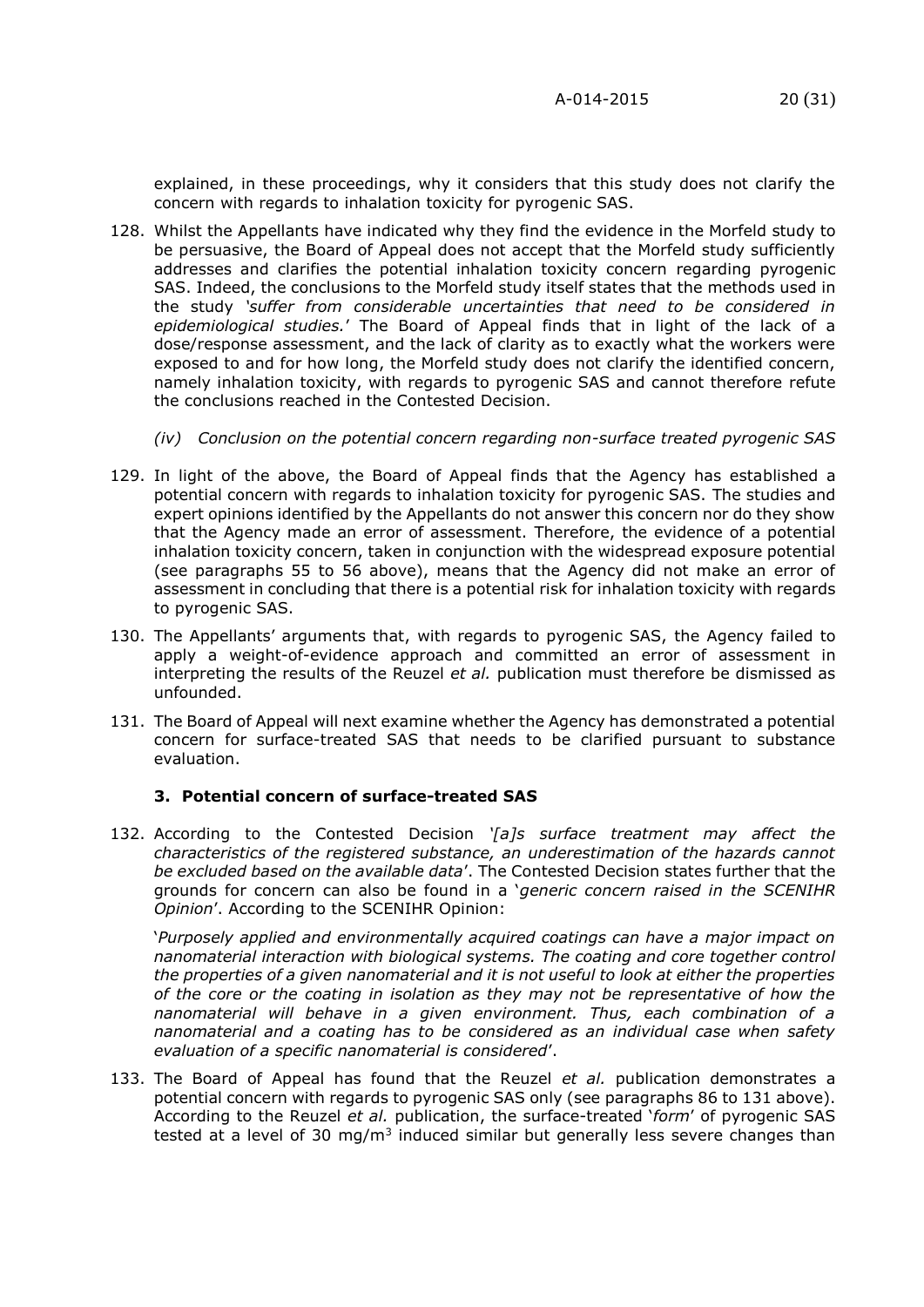the non-surface treated '*form*' of pyrogenic SAS tested at the same level. Furthermore, these changes largely disappeared during the recovery period*.* In the absence of any other specific evidence related to surface-treated SAS, the Board of Appeal finds that this evidence is insufficient to justify further testing to clarify a potential inhalation toxicity concern with regards to surface-treated SAS. The Agency's argument that the requests for information on surface-treated SAS are justified by the Reuzel *et al.* publication must therefore be dismissed. The Board of Appeal notes that the results of any inhalation toxicity testing on pyrogenic SAS may give rise to, or contribute to the evidence of, a potential concern for surface-treated pyrogenic SAS.

- 134. With regards to the Agency's reliance on the SCENIHR Opinion, the Board of Appeal observes that those conclusions are not specific to SAS but to surface-treated nanomaterials in general. The SCENIHR Opinion also states that not all nanomaterials pose a risk to human health and the environment. Furthermore, the SCENIHR Opinion states that coatings '*can'* have an impact on nanomaterials and that the properties of the coating '*may not be representative*'. The Board of Appeal finds therefore that, as with the alleged general concerns related to nanomaterials (see paragraphs 59 to 67 above), the Agency cannot rely on a general concern regarding surface-treated substances that are also nanomaterials. The Agency must be able to demonstrate a specific concern in relation to the substance at issue.
- 135. In addition, in justifying the grounds for concern, the Agency stated in the Defence that 'the *Appellants have provided no information enabling the identification or the nature of surface-treatment, no information explaining the Reuzel findings in that respect, and no experimental data demonstrating the absence of difference in toxicity between surfacetreated and non-surface-treated form of SAS*'. This, however, indicates an absence of information only. The Agency must be able to demonstrate a specific concern that needs to be clarified and how the information and/or testing required will help to clarify that concern (see paragraph 53 above).
- 136. The Board of Appeal finds therefore that the Agency has failed to identify a potential concern with regards to surface-treated SAS. The fourth and fifth requests, which specifically concern surface-treated SAS, are therefore annulled in their entirety.

## **4. Conclusion on the existence of a concern for SAS**

- 137. In paragraphs 90 to 104 above the Board of Appeal has found that the Agency failed to establish a potential concern in relation to precipitated SAS, silica gel and colloidal SAS. The Contested Decision has therefore been annulled in so far as it requests additional information on these types of SAS. For the same reason the Contested Decision has been annulled in so far as it requests information on surface-treated SAS (see paragraphs 132 to 136 above). The Board of Appeal has, however, found that the Agency has demonstrated a potential inhalation toxicity concern with regards to pyrogenic SAS (see paragraphs 106 to 130 above).
- 138. The Board of Appeal will therefore examine below, in Sections II, III and IV, whether the Appellants have identified any other legal flaws that require the first, second and third requests to be annulled in so far as they request additional information on pyrogenic SAS.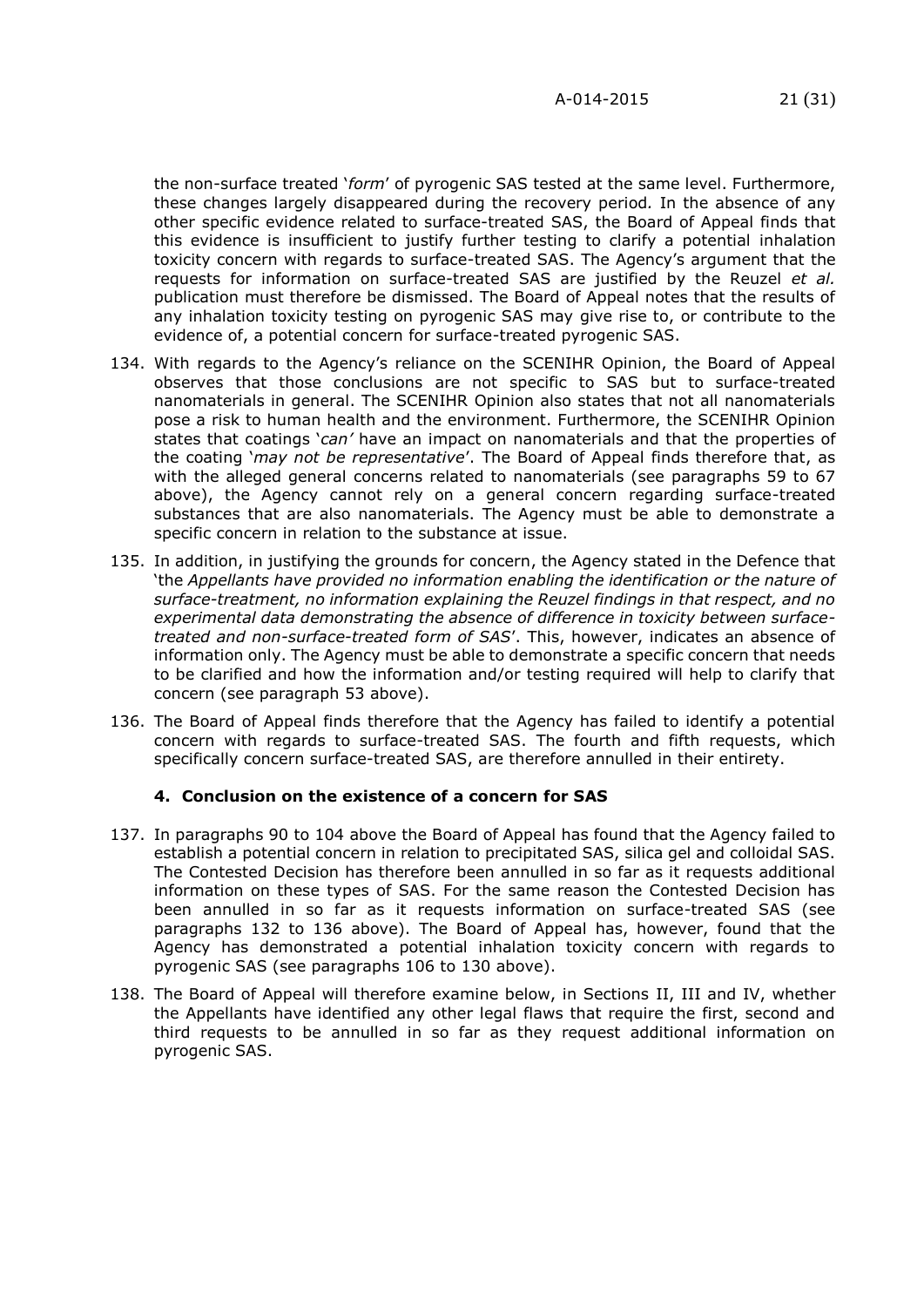#### **II. The Appellants' pleas related to the request for information on physicochemical properties (first request) for pyrogenic SAS only**

- 139. Under the first request the Appellants are required to submit information on seven *'physicochemical properties of each individual SAS form […] that is manufactured, imported and/or placed on the market*'.
- 140. In this section, the Board of Appeal will examine the Appellants' arguments regarding the legality of the first request in so far as it is related to pyrogenic SAS only.

# **The Appellants' plea alleging the violation of the principle of proportionality**

# **Arguments of the Parties**

- 141. The Appellants argue that the Contested Decision is manifestly inappropriate to attain its aim of the protection of human health as there is no legitimate basis for the Agency's purported concern about the toxicity of SAS. The Appellants also argue that the first request is '*especially inapposite to achieve the objective of protecting human health as neither the Agency nor the eMSCA has given any indication of what they intend to do with the massive volume of data that the [request] would generate'*.
- 142. The Appellants claim that the requested information is not necessary as there are a number of less onerous means that are available to achieve the same objective. For example, the Agency could simply have asked for the maximum and minimum value of each physicochemical characteristic. The Appellants argue that the '*grouping*' they proposed was rejected by the Agency and that this rejection was insufficiently justified and the argumentation for their rejection flawed. The Appellants also argue that the Agency could have asked for fewer characteristics to be tested per form.
- 143. The Appellants argue that the Contested Decision would impose a burden so severe in terms of testing to be performed and costs as to be disproportionate to any benefits obtained. The Appellants claim that the significant burden on the Appellants must be balanced against, in their opinion, the limited benefits to be gained from this evaluation process. SAS has been on the market and in extremely widespread use for more than a century and there is no evidence that it has adverse effects on human health.
- 144. The Agency states that, after the adoption of the Contested Decision, the Scientific Committee on Consumer Safety (SCCS) adopted an opinion regarding the use of certain nanomaterial forms of SAS in cosmetic products (SCCS Opinion of 20 March 2015 on Silica, Hydrated Silica, and Silica Surface Modified with Alkyl Silylates (nano form)). The Agency claims that while the SCCS opinion relates primarily to dermal toxicity of forms of SAS, with regard to the need to obtain further information on SAS in general, the SCCS opinion is on the same line as the Contested Decision.

# **Findings of the Board of Appeal**

145. The Board of Appeal notes that the principle of proportionality requires that European Union measures do not exceed the limits of what is appropriate and necessary in order to achieve the objectives legitimately pursued by the measure in question. When there is a choice between several appropriate measures recourse must be had to the least onerous, and the disadvantages caused must not be disproportionate to the aims pursued (judgment of 21 July 2011, *Etimine*, C-15/10, EU:C:2011:504, paragraph 124 and the case-law cited; see also Case A-005-2011, *Honeywell Belgium*, Decision of the Board of Appeal of 29 April 2013, paragraphs 115 to 117, and *International Flavors & Fragrances*, cited in paragraph 53 above, paragraph 72).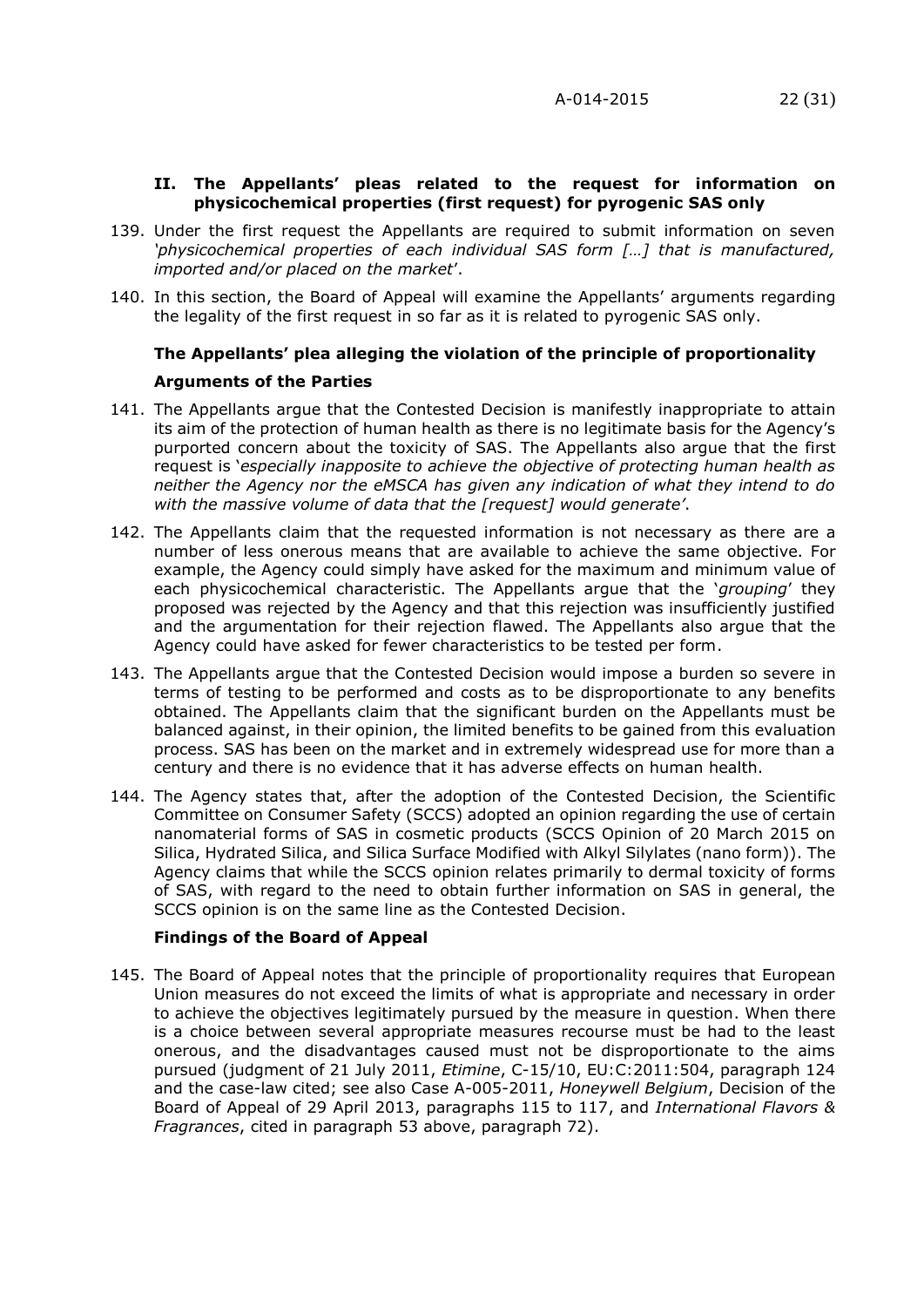- 146. The Appellants claim that there are hundreds of '*forms*' of SAS manufactured, imported or placed on the market by the Appellants. The Agency has not disputed this. The Board of Appeal acknowledges that this figure applies to the '*forms*' of SAS currently manufactured and imported by the Appellants and not to pyrogenic SAS, which the Board of Appeal understands is not currently manufactured or imported by either Appellant (see paragraph 5 above). The Board of Appeal also observes that the Contested Decision allows for the possibility of '*grouping*' which may reduce the amount of data to be provided by the Appellants. Nonetheless, due to the potential high number of '*forms*' of SAS, even if a '*grouping*' approach were acceptable to the Agency, the Appellants would still be required to generate a large amount of data on numerous '*forms*' of SAS.
- 147. In the present case, the Board of Appeal has found (see paragraphs 90 to 130 above) that the Agency has demonstrated a potential concern with regards to the inhalation toxicity of pyrogenic SAS only. One of the objectives pursued by the Agency through the Contested Decision is the clarification of the potential concern for the inhalation toxicity of pyrogenic SAS.
- 148. Through the first request the Agency also seeks to collect information on the physicochemical properties of '*forms*' of SAS to help clarify why there are differences in toxicity between the different types and '*forms*'. This objective is clearly set out in the Contested Decision which states that:

'*The available inhalation studies indicate differences in toxicity and potency between different types of SAS, with pyrogenic SAS showing a higher toxic potential than precipitated SAS and silica gel. These differences in potency between SAS types are inextricably bound up with differences in physicochemical characteristics. Physicochemical properties vary significantly between SAS types, but also between different SAS forms within one SAS type […]. Considering this dependency of toxicity on physicochemical characteristics, identification of the individual forms of SAS for their physicochemical characteristics is required*'.

- 149. The Board of Appeal finds however that the Agency has not explained in the Contested Decision, or during the present proceedings, how the requested information on the physicochemical properties of '*forms*' of SAS would allow the Agency to identify the reasons behind the different toxicity between the different '*forms*' and types of SAS. Likewise, the Board of Appeal finds that the Agency has not demonstrated how all the information on the physicochemical '*forms*' of pyrogenic SAS will be used to clarify the concern for inhalation toxicity of pyrogenic SAS which, as the Board of Appeal has already found, is the only potential concern demonstrated in the Contested Decision. As a result, the Agency has not demonstrated how the requested information is appropriate to clarify these concerns.
- 150. The Board of Appeal also considers that the request for a potentially large amount of physicochemical data on all '*forms*' of SAS, in order to investigate the difference in toxicity between different '*forms*' and types of SAS, is premature. Furthermore, if inhalation toxicity tests on pyrogenic SAS show no concern for inhalation toxicity, or indeed any other toxicity, then all the information submitted on '*forms'* could have been in vain. In this respect, once the drivers for toxicity are identified, if they exist at all, then it may be necessary to identify certain physicochemical properties of certain '*forms*' and/or types of SAS related to these drivers.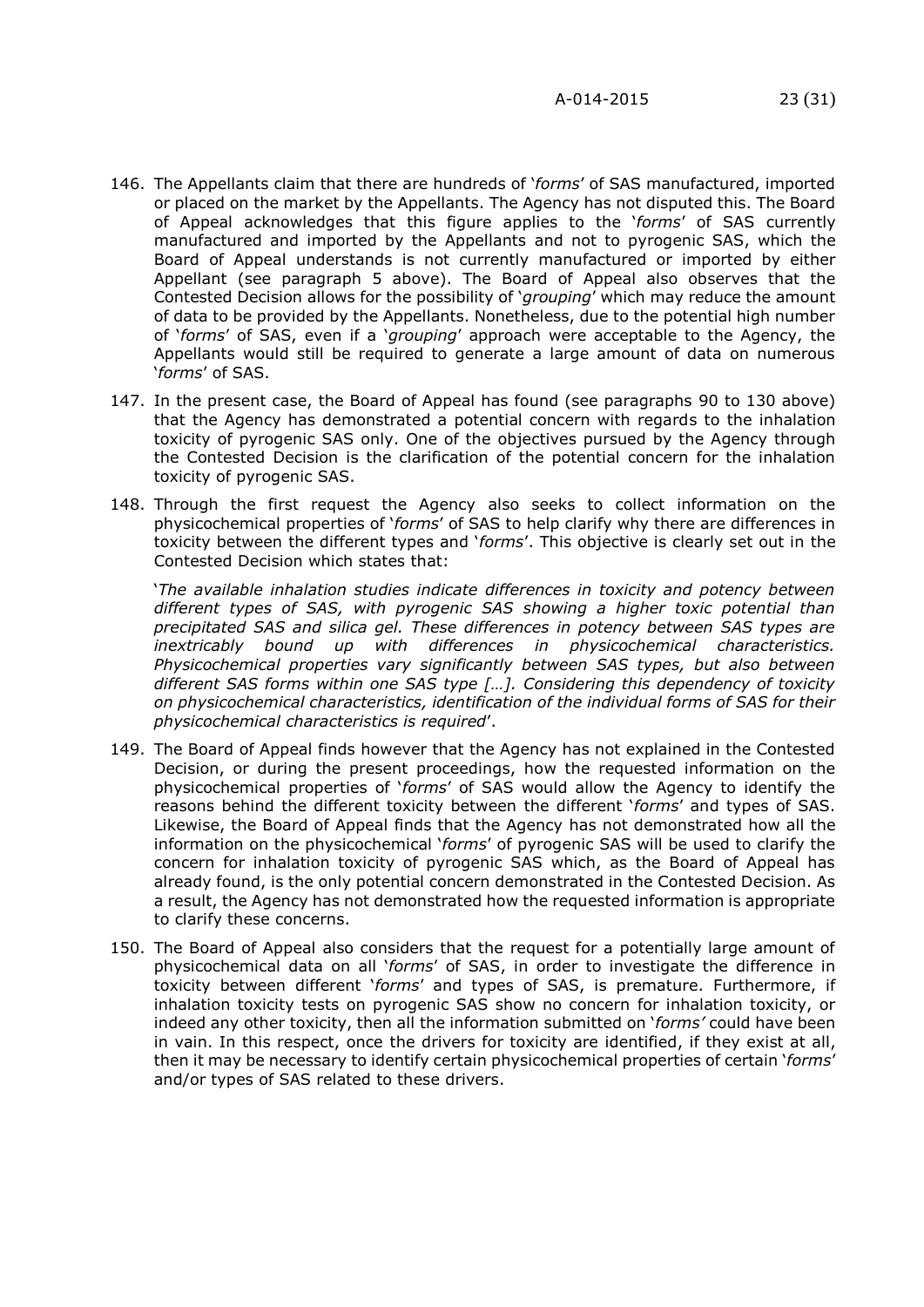- 151. The Board of Appeal finds that the cost of generating a potentially large amount of data with no certainty as to how it would be used to clarify the concern, if one is eventually confirmed for pyrogenic SAS, is therefore disproportionate.
- 152. The Board of Appeal observes that information on physicochemical properties can be relevant to the clarification of the hazards and risks posed by '*forms*' and types of SAS. However, such requests for information must be clearly justified by explaining how information on physicochemical and hazardous properties will be used to clarify potential hazards and risks. In this particular case it is not clear whether SAS in any of its types and '*forms*' poses a hazard. And if any or all of the '*forms*' or types of SAS do pose a hazard, it is not clear what the drivers of that toxicity are. The Board of Appeal accepts that the primary objective of substance evaluation is to clarify such concerns when these concerns are justified but it must be clearly explained how the information requests will do so in a scientifically rigorous as well as, inter alia, proportionate way.
- 153. In view of the above, the Board of Appeal finds that the Appellants' claim that the first request in so far as it applies to pyrogenic SAS is disproportionate must be upheld. The first request is therefore annulled without it being necessary for the Board of Appeal to examine the Appellants' plea on the alleged breach of Article 25(1) in relation to the that request.

#### **III. The Appellants' pleas in law related to the request for information on subchronic toxicity studies (second request) for pyrogenic SAS only**

154. By the second request the Appellants are required to provide the following information:

*'2. Sub-chronic toxicity study (90-day; OECD 413), in rats via the inhalation route with the following four pyrogenic SAS forms as manufactured that represent:*

*i. the lowest specific surface area with the lowest number of hydroxyl groups,*

*ii. the lowest specific surface area with the highest number of hydroxyl groups,*

*iii. the highest specific surface area with the lowest number of hydroxyl groups,*

*iv. the highest specific surface area with the highest number of hydroxyl groups […].'*

- 155. The Board of Appeal notes that the second request is limited to the pyrogenic type of SAS with a request for testing on four '*forms*' of pyrogenic SAS.
- 156. The Board of Appeal will examine below the Appellants' pleas that the second request should be annulled on the grounds of an alleged breach of the principle of proportionality and an alleged breach of Article 25.

# **A. The alleged breach of the principle of proportionality**

## **Arguments of the Parties**

157. The Appellants argue that instead of requiring new toxicological information pursuant to the second request the Agency could have relied on the significant volume of existing data that was available to it. In addition the Agency could, where necessary and appropriate, have requested a re-evaluation of the existing data without requiring additional vertebrate animal testing to be carried out. In particular, it would have been sensible for the Agency to wait for the re-evaluation of the tissue slides used in the Reuzel *et al*. publication which the Appellants had indicated in the Notice of Appeal would be undertaken. At the hearing the Appellants stated that the re-evaluation had taken place and had been submitted in a separate case (Case A-015-2015, *Evonik Degussa*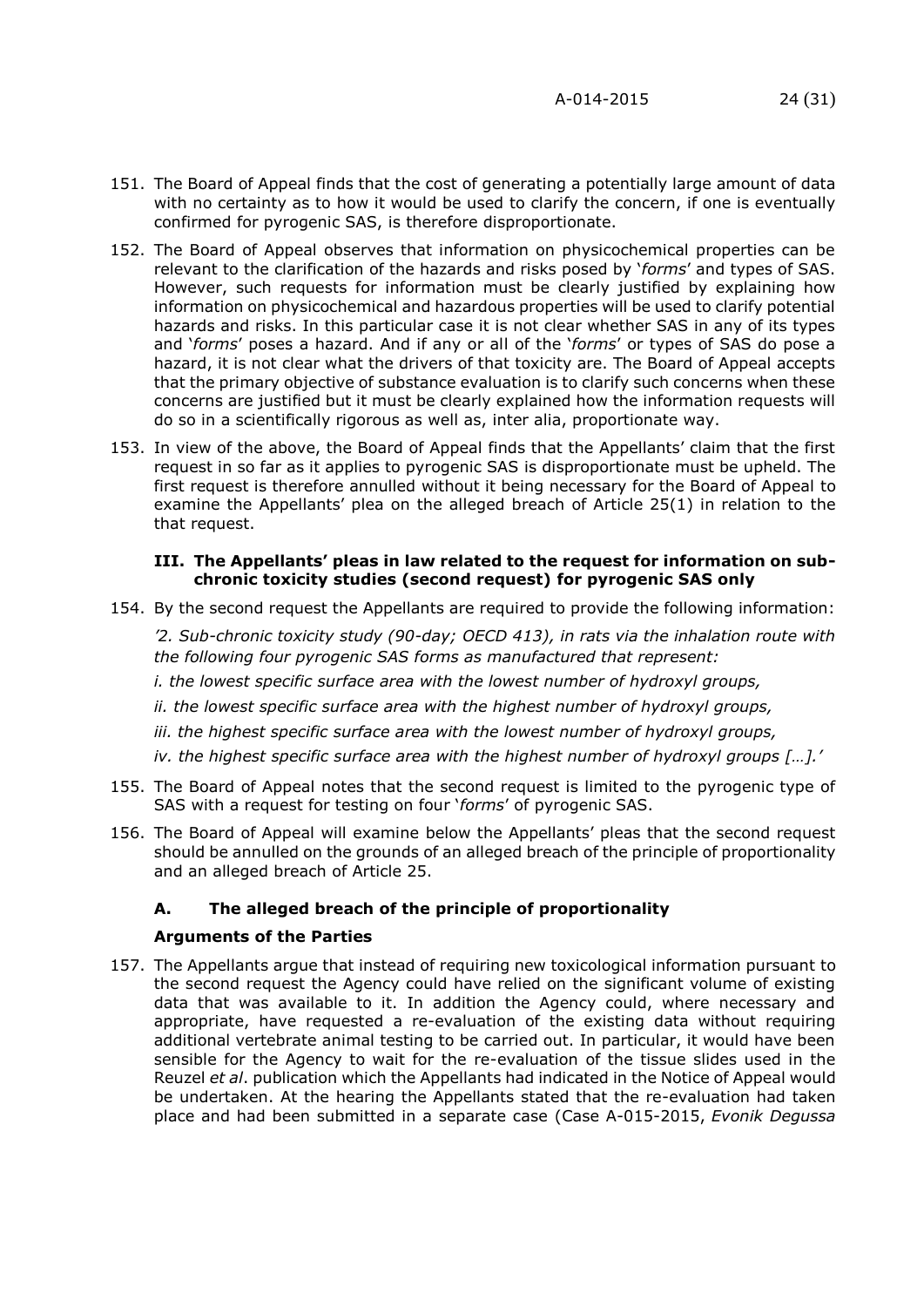*and Others*) against the same Contested Decision. The Appellants claim that the reevaluation (the PWG review) should also be taken into account in the present appeal.

158. The Appellants, supported by PISC, also argue that rather than requiring the Appellants to carry out 90-day inhalation studies the Agency could have required five-day rather than 90-day studies.

# **Findings of the Board of Appeal**

- 159. As stated in paragraph 145 above, the principle of proportionality requires that European Union measures do not exceed the limits of what is appropriate and necessary in order to achieve the objectives legitimately pursued by the measure in question. When there is a choice between several appropriate measures recourse must be had to the least onerous, and the disadvantages caused must not be disproportionate to the aims pursued.
- 160. The objective pursued by the requested testing is to clarify a potential inhalation toxicity concern for pyrogenic SAS from repeated exposure. The Board of Appeal notes that the '*forms*' that need to be tested are clearly defined in relation to surface area and degree of hydroxylation. The Board of Appeal also observes that the requested testing only considers two possible drivers of toxicity, hydroxylation and surface area, when it could potentially have included many more variables in the testing requirements.
- 161. The Board of Appeal also observes that, as only one commercial product of pyrogenic SAS was tested in the Reuzel *et al.* publication, it is unclear whether the effects identified are relevant to all '*forms*' of pyrogenic SAS. Information on the inhalation toxicity potential of different '*forms*' of pyrogenic SAS is potentially relevant for the purpose of establishing risk management measures. The Board of Appeal also observes that the results of the testing requested should provide information on whether the effects observed in the Reuzel *et al.* publication are reversible and whether the effects are due to particle overload or the toxicity of pyrogenic SAS (see paragraphs 106 to 130 above).
- 162. The Board of Appeal finds that in the present case it is not appropriate to perform inhalation toxicity testing on only one '*form*' as this will not help the Agency in identifying the potential drivers for toxicity nor will it assist the Agency in clarifying potentially different properties of different '*forms*' of pyrogenic SAS. For this information requirement the Agency has identified two physicochemical properties – number of hydroxyl groups and surface area - as potential drivers for toxicity. The Board of Appeal finds that it is proportionate to require testing that looks at two potential drivers of toxicity.
- 163. As mentioned in paragraph 119 above, the Appellants were unable to submit the PWG review, which was submitted in Case A-015-2015, *Evonik Degussa and Others*, due to issues related to ownership of that document. Without deciding on whether a document submitted in another, closely related, case should be considered in the present case, the Board of Appeal finds that whilst the PWG review provides further valuable insight into the results of the Reuzel *et al.* publication, it is not capable of clarifying the potential concern identified with regards to pyrogenic SAS. The PWG review is another expert opinion which may come to a different conclusion to that reached by the Agency but does not remove the potential inhalation toxicity concern identified by the Agency. Furthermore, in light of the challenges in re-testing the slides from the 1987 study on which the Reuzel *et al*. publication was based and bearing in mind that the 1987 study was scored as Klimisch 1, there was no reason for the Agency to anticipate that reexamining the results from the Reuzel *et al.* publication would satisfy the objective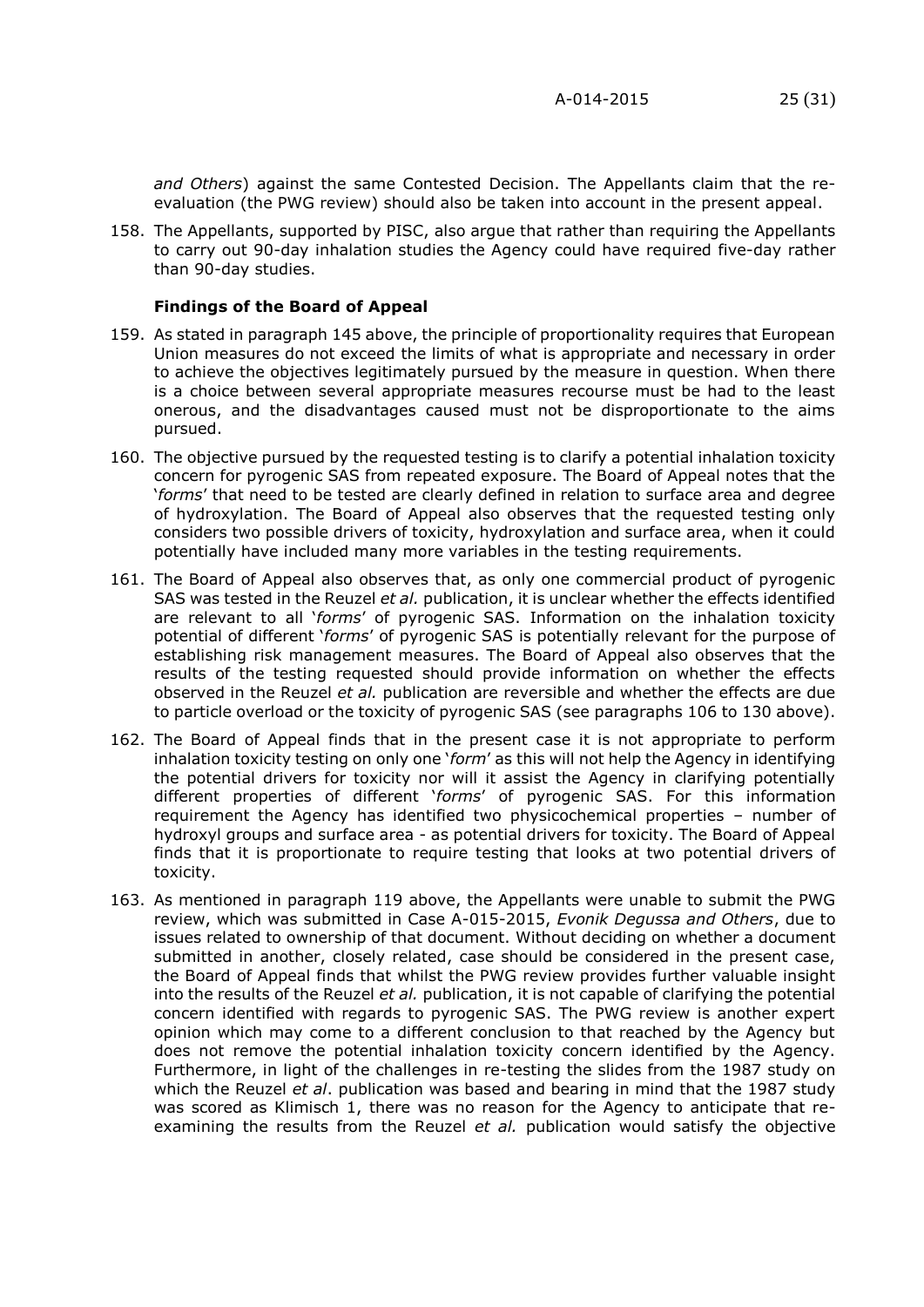pursued. The PWG review also does not answer the questions pertaining to reversibility and whether the observed effects in the Reuzel *et al.* publication are due to particle overload or the toxicity of pyrogenic SAS. The Board of Appeal finds that it is therefore appropriate for the Agency to request sub-chronic inhalation testing on pyrogenic SAS.

- 164. The Board of Appeal notes that the requirement to test four '*forms'* of pyrogenic SAS potentially requires the addressees of the Contested Decision to share information on their commercial products. If the Appellants are concerned about sharing confidential business information, for example on the composition of their products, a third party representative could be appointed to determine the '*forms'* that should be tested.
- 165. The Board of Appeal finds that, in light of the objective legitimately pursued and evidence from the Reuzel *et al.* publication, it is both appropriate and necessary to require a 90-day sub-chronic toxicity study in rats via the inhalation route on four pyrogenic SAS '*forms*'. Furthermore, a re-evaluation of existing data and the Reuzel *et al.* publication in particular was not an appropriate measure to clarify fully the potential concern identified. The Appellants' claim that the second request, the sub-chronic toxicity testing on four '*forms*' of pyrogenic SAS, is disproportionate must therefore be dismissed.

# **B. The alleged breach of Article 25(1)**

#### **Arguments of the Parties**

- 166. The Appellants claim that neither the Contested Decision itself nor the minutes of the MSC meeting at which it was agreed show that the Agency has paid any or adequate attention to its obligation to assess whether there were suitable alternatives to vertebrate animal testing. Consequently, and independently of the question of whether there were any such alternatives available, the Agency is in breach of Article 25(1) by virtue of its failure to consider the matter properly.
- 167. In addition, by requiring the Appellants to carry out 90-day studies using four different forms of pyrogenic SAS, the Agency has breached its duty to minimise the harm caused to vertebrate animals.
- 168. The Appellants also argue that there is a linear relationship between hydroxylation state and specific surface area; that is, high hydroxylation state equates to a high surface area and low hydroxylation state to a low surface area. The second request would therefore require the Appellants to carry out the tests twice on the same '*form'*. The Appellants considers that this is clearly unnecessary and is indicative of the Agency's failure to consider its duty to avoid or minimise the harm done by animal testing.
- 169. The Appellants submit that there were viable alternatives to vertebrate animal testing. In particular, the Agency could have relied on the extensive toxicological information already provided and/or requested re-evaluation of the existing data where appropriate.
- 170. PISC argues that a short-term (five-day) study could provide equivalent results and therefore by requesting a 90-day study the Agency breached Article 25(1). PISC also argues that the Agency should have conducted a step-wise, or tiered, approach whereby no testing on animals was requested before the physicochemical information on '*forms*' requested in the Contested Decision was provided.
- 171. The Agency argues that the Contested Decision addresses the issue of alternatives to animal testing. As the effects from inhalation exposure were not seen before a 13-week exposure duration, a 28-day repeated dose toxicity study was not an option. Therefore, *'the Agency reflected on possible means to reduce unnecessary testing in the Contested*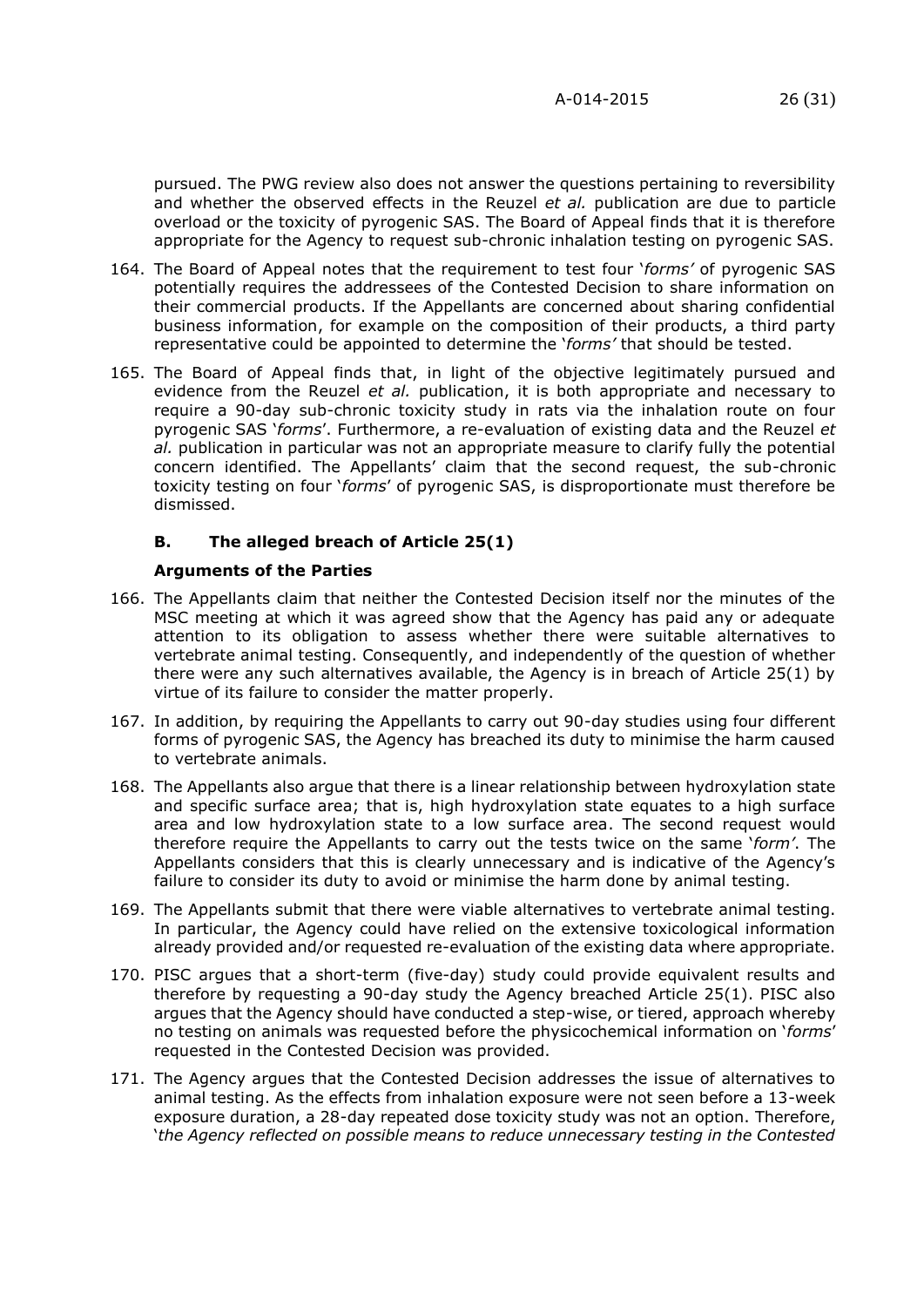*Decision*'. The Agency adds that there is no alternative to testing on vertebrate animals in order to investigate inhalation toxicity from repeated exposure. It can therefore not be decisive whether Article 25 was explicitly referenced or not in the Contested Decision because its objective was met during the decision-making procedure and reflected in the Contested Decision.

#### **Findings of the Board of Appeal**

172. At the outset, it should be recalled that Article 13 of the TFEU provides that:

'*in formulating and implementing the Union's agriculture, fisheries, transport, internal market […] policies, the Union and the Member States shall, since animals are sentient beings, pay full regard to the welfare requirements of animals, while respecting the legislative or administrative provisions*'.

- 173. Article 25(1) provides that '*in order to avoid animal testing, testing on vertebrate animals for the purposes of [the REACH] Regulation shall be undertaken only as a last resort*'.
- 174. The protection of animal welfare is therefore an important consideration in the framework of European Union legislation and the REACH Regulation in particular. The Board of Appeal notes that, under the REACH Regulation, the Agency has a legal obligation to consider animal welfare in its decision-making. Where the Agency requires additional testing pursuant to substance evaluation it must ensure *inter alia* that vertebrate animals are used only as a last resort (Case A-004-2014, *Altair Chimica and Others*, Decision of the Board of Appeal of 9 September 2015, paragraphs 106 to 108).
- 175. It is in the light of these considerations that the arguments put forward by the Parties and by PISC must be examined.
- 176. The Board of Appeal notes that the Agency has requested information on four, and potentially only two, '*forms*' of pyrogenic SAS. The Board of Appeal also observes that the information request in the Contested Decision only considers two possible drivers of toxicity, hydroxylation and surface area, when it could potentially have included many more variables in the testing requirements. Consequently, unlike the other requests in the Contested Decision, the Appellants are not required to provide test data on all '*forms*' of SAS nor does the testing address a wide variety of variables requiring the sacrifice of many more vertebrate animals.
- 177. The Board of Appeal has also found above that there was no requirement for the Agency to wait for the conclusions of the review of the Reuzel *et al.* publication nor to require the conduct of such a review prior to requesting any tests on vertebrate animals (see paragraph 163 above). The Board of Appeal considers that, if the opposite was the case, the delays inherent in having to wait for previous tests on animals to be re-assessed every time a concern is identified, before conducting additional testing, would be incompatible with the primary objective of the REACH Regulation, that is to achieve a high level of protection of human health and the environment.
- 178. The Board of Appeal also finds that, in light of the pattern of effects shown in the Reuzel *et al.* publication over 13 weeks, a 28-day study would not be of sufficient duration to examine the potential inhalation toxicity concern identified and in particular the effects caused by repeated exposure over a sustained period of time, the reversibility of effects and the relevance and importance of particle overload. The Board of Appeal also notes that there is currently no alternative to testing on vertebrate animals that would allow the assessment of sub-chronic inhalation toxicity.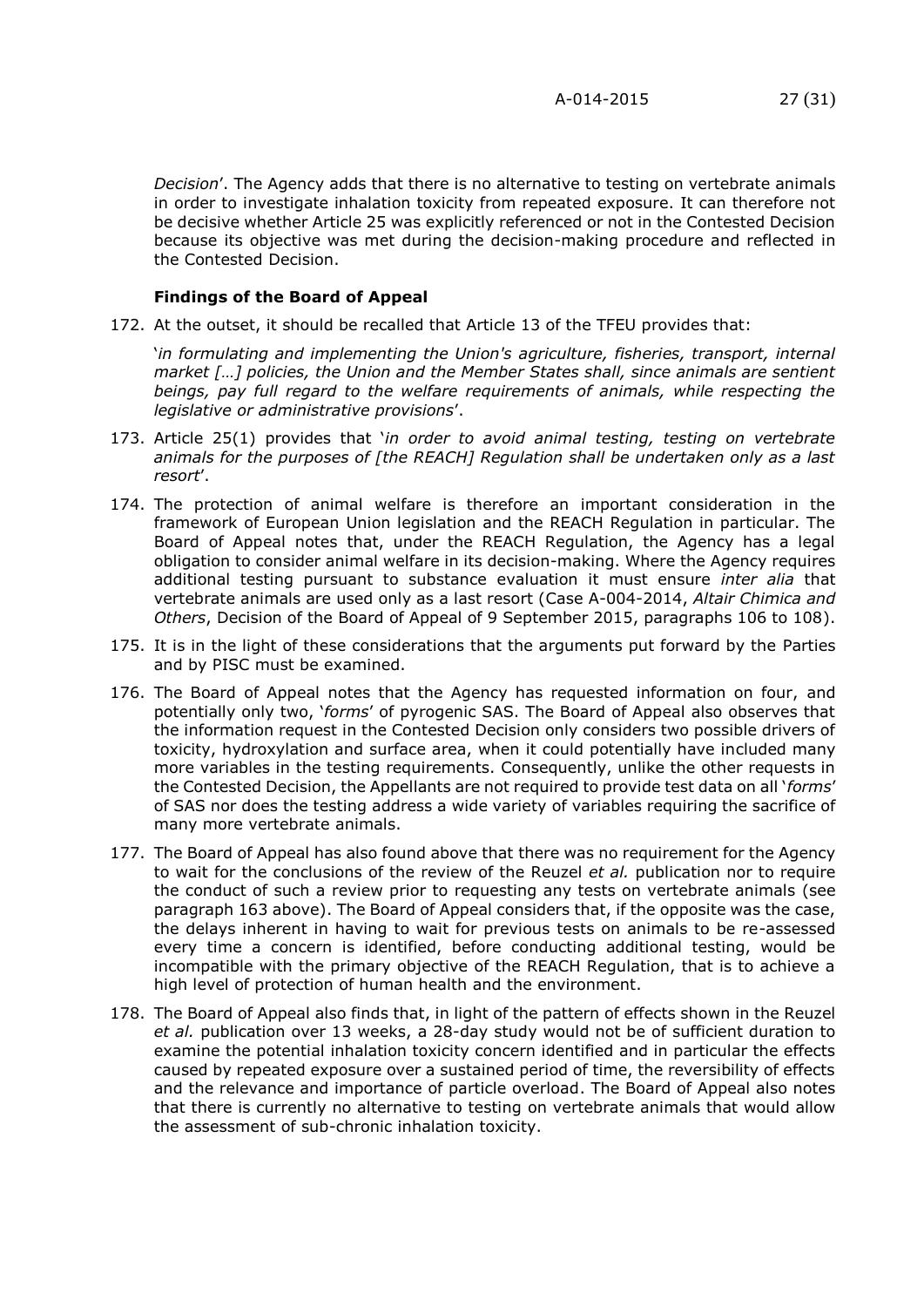in the Reuzel *et al.* publication are reversible and whether they are due to particle overload or the toxicity of pyrogenic SAS. 180. The Appellants also argue that the Contested Decision breaches Article 25 as it allegedly requests the Appellants to perform the study on the same '*form*' of pyrogenic SAS twice

due to the linear correlation between surface area and the number of hydroxyl groups.

181. This issue of the '*forms*' to be tested was discussed between the eMSCA and the registrants of SAS and was addressed in the Contested Decision and in the submissions in this appeal. According to the Contested Decision:

'*To address the concern, information on the most potent forms of SAS is required. Therefore, additional inhalation information on the four indicated forms is requested to ensure that the most potent forms are studied. It cannot be ruled out that another form of SAS than the ones currently tested may be more potent and induce fibrosis at a lower concentration, resulting in a lower DNEL. Therefore, it is highly relevant to perform the requested 90-day toxicity study with the requested forms*'.

182. In the same vein the minutes of the 39th Meeting of the MSC on 8-11 December 2014 state that:

'*The proposed decision contains requests to test on only four of these forms, i.e. testing on the most relevant forms. The eMSCA expressed concern that the differences in surface area clearly indicated by the Registrants could lead to differences in toxicity hence they are requesting for a 90-day inhalation study on four SAS forms*'.

- 183. The Board of Appeal observes that there is a disagreement on the link between surface area and number of hydroxyl groups, whether there is a linear correlation between the two, and whether this correlation covers the full range of surface areas and hydroxylation states for the registered '*forms*' of SAS. The Board of Appeal, in the absence of detailed information on the '*forms*' to be tested, as identified in the Contested Decision, cannot say which Party is correct in this regard. However, the Board of Appeal observes that if, in practice, the four different '*forms*' identified in the Contested Decision only result in two different samples for testing purposes then only the two samples should be tested. If this is the case, the Appellants should provide a clear justification to this effect in the registration dossier update. The Board of Appeal therefore considers that the Agency has not breached Article 25 in this respect.
- 184. The Board of Appeal also finds that the Appellants' argument that the Contested Decision makes no reference to the consideration of alternatives to animal testing is incorrect. The Contested Decision states in this regard that:

'*As an alternative, in case for one of the identified forms a sub-chronic toxicity study (90-day, via inhalation) is available (taking into account the modifications to OECD 413 indicated above), and the tested form […] is fully characterised according to [first request] of [the Contested Decision], this information may be provided to cover the information request for this one form*'.

- 185. The Appellants' claim that the Agency breached Article 25 is therefore dismissed.
- 186. The Appellants' pleas in relation to the second request are therefore dismissed in their entirety.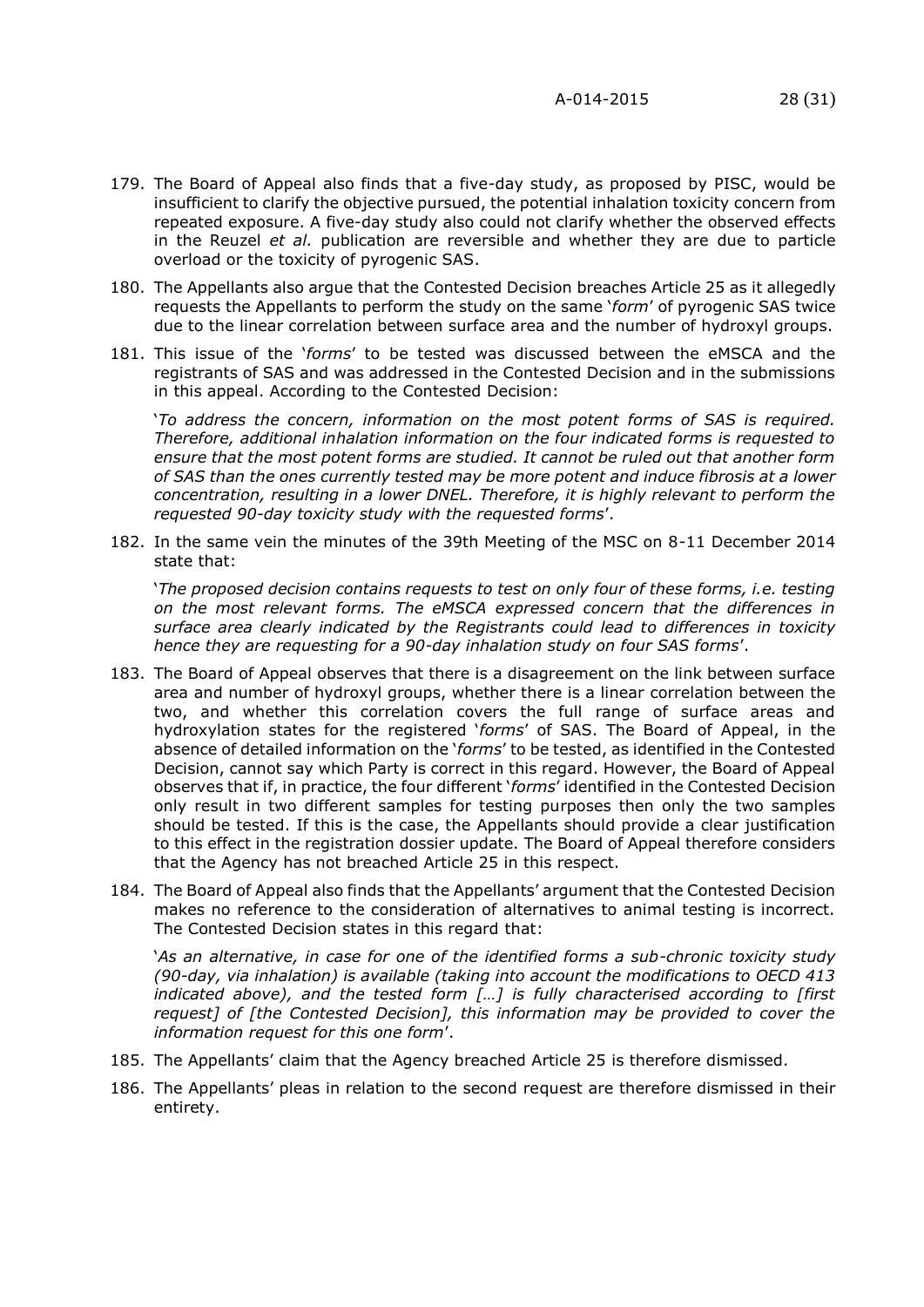## **IV. The Appellants' pleas related to the uses of pyrogenic SAS only (third request)**

- 187. By way of the third request the Appellants are required to provide '*[i]nformation on the uses of each individual form of SAS […] that is manufactured, imported and/or placed on the market.*' As the Board of Appeal has already annulled the third request insofar as it applies to precipitated SAS, silica gel and colloidal SAS, the Board of Appeal will examine this plea with regards to the uses of pyrogenic SAS only.
- 188. In support of their claim that the third request should be annulled, the Appellants claim first that the request breaches the principle of proportionality and second that the Agency lacks the competence to request such data on uses.

## **Alleged breach of the principle of proportionality**

## **Arguments of the Parties**

- 189. The Appellants claim that, as manufacturers and importers of SAS rather than users, they '*would have to seek information from downstream users on the thousands of uses of the various forms of SAS'*. The Appellants also claim that this would be an extremely time-consuming and fruitless exercise, which in any event might also raise concerns under European Union competition law. The Appellants claim that the third request could have been made to the downstream users of SAS.
- 190. The Appellants argue that if information on uses is necessary to permit the timely adoption of risk management measures, then the Agency should pursue a targeted request for relevant data if the existence of an actual risk is established; and even then only in relation to the '*form'* or '*forms'* of SAS demonstrated to pose a risk.
- 191. The Agency states that the request for toxicological information aims at confirming whether there is a difference between types and corresponding '*forms'* of SAS. Risk management measures taking into account the difference in toxicity of types of SAS and corresponding '*forms'* may have to be adopted in a timely manner. However, such measures would only be proportionate if the actual uses per type and '*form'* are known to the authorities, so that the measure can take account of the actual exposure to various types and '*forms'* of the substance. The requested information on uses is therefore necessary.
- 192. The Contested Decision states that *'in the registration dossier, a list of uses of SAS by industrial workers, professional workers and consumer is included'*. However, the uses are described without distinguishing between the type and '*form'* of SAS.
- 193. The Agency states that waiting for the toxicity profile of the types and '*forms'* of SAS to be determined before requesting information on uses would imply that a second, or even third round of substance evaluation decision-making would become necessary. Given that the information on uses should already be readily available the request only requires a clarification as to which type or '*form'* correspond to the uses identified.

# **Findings of the Board of Appeal**

194. As an initial observation, the Board of Appeal notes that the Appellants have stated that whilst they do not manufacture or import pyrogenic SAS they did intend to register it (see paragraph 5 above). As the Appellants have stated that they may manufacture or import pyrogenic SAS in the future and taking into account the fact that the Contested Decision does not specify who has to submit information on uses, it is necessary to consider the Appellants' plea with regard to the proportionality of the third request.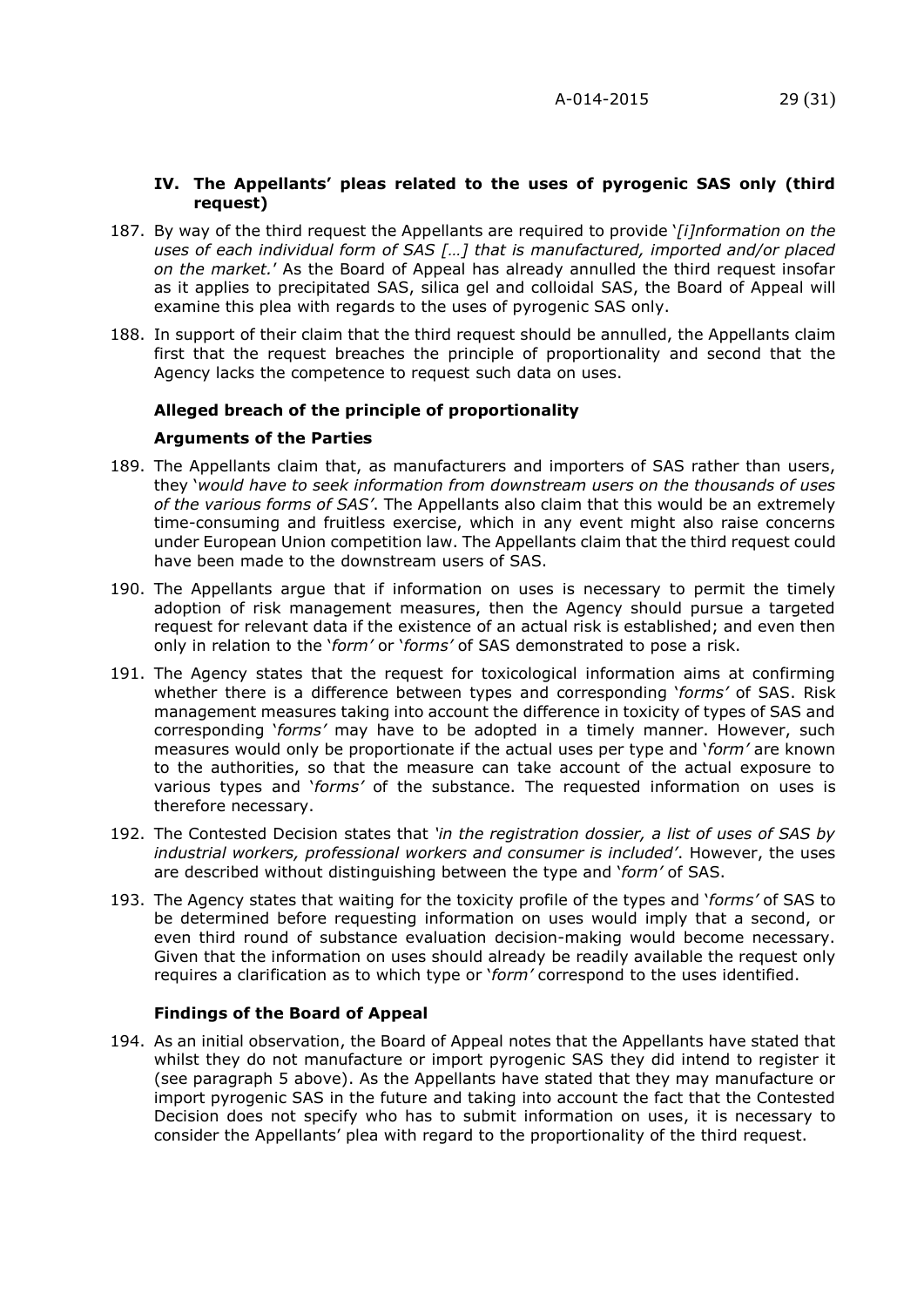- 195. As stated in paragraph 145, the principle of proportionality requires that European Union measures do not exceed the limits of what is appropriate and necessary in order to achieve the objectives legitimately pursued by the measure in question. When there is a choice between several appropriate measures recourse must be had to the least onerous, and the disadvantages caused must not be disproportionate to the aims pursued.
- 196. The Board of Appeal finds that, in the absence of information about the inhalation toxicity of pyrogenic SAS, the request for further information on uses is premature. Furthermore, whilst information on uses may be relevant for the introduction of appropriate risk management measures, without some understanding of the drivers of toxicity, if any, it is not possible to identify which characteristics may be relevant for the identification of '*forms*' and the uses thereof for risk management purposes. The Agency has not therefore demonstrated why, at this stage, the information on uses is necessary.
- 197. In the interests of clarity, the Board of Appeal recognises that information on uses may be relevant information to request pursuant to a substance evaluation. However, it must be clear how information on uses will be used to clarify the concern, particularly with regards to improved risk management measures.
- 198. The Appellants' plea that the third request breaches the principle of proportionality is upheld and there is therefore no need to examine the Appellants' plea regarding the Agency's competence to request data on uses.
- 199. In view of the above, the Board of Appeal finds that the third request, having already been annulled in so far as it relates to the non-pyrogenic types of SAS, must also be annulled with regard to pyrogenic SAS and therefore in its entirety.

#### **Refund of the appeal fee**

- 200. In accordance with Article 10(4) of Commission Regulation (EC) No 340/2008 on the fees and charges payable to the European Chemicals Agency pursuant to Regulation (EC) No 1907/2006 of the European Parliament and of the Council on the Registration, Evaluation, Authorisation and Restriction of Chemicals (REACH) (OJ L 107, 17.4.2008, p. 6), the appeal fee shall be refunded if the appeal is decided in favour of an appellant.
- 201. In the present case, four of the five information requirements set out in the Contested Decision have been annulled. The Board of Appeal finds in the circumstances of the current case that the appeal must be considered as having been decided in favour of the Appellants.
- 202. The appeal fee shall therefore be refunded.

## **Effects of the Contested Decision**

- 203. According to Article 91(2), an appeal has suspensive effect.
- 204. The Contested Decision, which is partially annulled in the present appeal proceedings, required the registrants, now the Appellants, to submit the required information by 20 March 2017, which is two years and nine days from the date of adoption of the Contested Decision. The Board of Appeal considers however that, because of the duration of the present appeal proceedings, the deadline set in the Contested Decision should be interpreted, in the light of the principle of suspensive effect laid down in Article 91(2), as if it referred to two years and nine days from the date of notification of the final decision of the Board of Appeal.